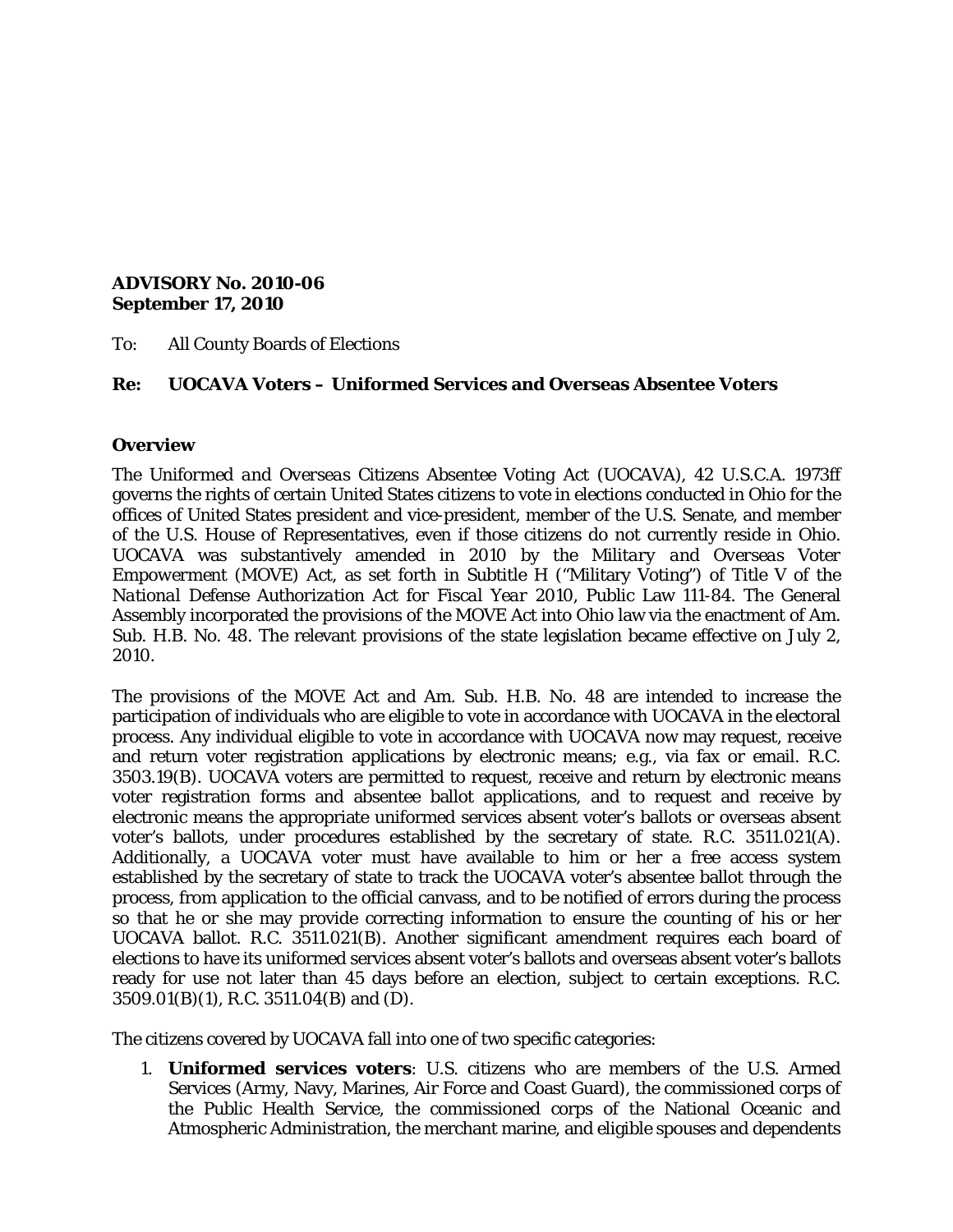of these uniformed services voters, which spouses and dependents, by reason of their family member's active duty service, are absent from the Ohio residence where they are otherwise qualified to vote.

2. **Overseas voters**: U.S. citizens who are not uniformed services voters who reside outside the U.S. and are, or would be, qualified to vote in the last place in which they were domiciled before leaving the United States.

The UOCAVA (the federal Act) may be viewed on the Web site of the Federal Voting Assistance Program (FVAP): *[www.fvap.gov/resources/media/uocavalaw.pdf](http://www.fvap.gov/resources/media/uocavalaw.pdf)*. The FVAP is a part of the U.S. Department of Defense and oversees the implementation of, and compliance with, UOCAVA provisions. The FVAP's Web site (*[www.fvap.gov](http://www.fvap.gov/)*) is an excellent source of information and forms useful to UOCAVA voters and local election officials, including the Federal Post Card Application (FPCA) for voters and electronic transmission instructions for election officials.

The Overseas Vote Foundation, in collaboration with the secretary of state, maintains a useful, accessible Web site offering registration and absentee ballot application forms that populate online for downloading and printout by Ohio's UOCAVA voters. The Web site can be viewed at: [https://ohio.overseasvotefoundation.org/overseas/home.htm.](https://ohio.overseasvotefoundation.org/overseas/home.htm) The Overseas Vote Foundation's Web site also is accessible through the Ohio Secretary of State's website at *[www.sos.state.oh.us/SOS/voter/AdvocacyInfo.aspx](http://www.sos.state.oh.us/SOS/voter/AdvocacyInfo.aspx)* (click on the links under "Absentee Voting/Vote by Mail" at the bottom of the screen), and at *[www.sos.state.oh.us/sos/vri.aspx](http://www.sos.state.oh.us/sos/vri.aspx)* (click on the Overseas Vote [Foundation](https://ohio.overseasvotefoundation.org/overseas/home.htm) link in the left hand column).

Am. Sub. H.B. No. 48 consolidated the provisions governing the voting rights of UOCAVA voters into Ohio Revised Code Chapter 3511. Consequently, Ohio Revised Code Chapter 3509 as amended by Am. Sub. H.B. No. 48 no longer contains provisions relating to UOCAVA absentee voters.)

This advisory provides a review of the federal and state laws that govern the handling of voter registration applications, absentee ballot requests received from UOCAVA voters, and the transmitting of absentee ballots to UOCAVA voters, along with new options available to them and to boards of elections to ensure faster transmission and counting of UOCAVA ballots. Unless otherwise noted, these provisions apply to all federal elections and to many state and local elections.

All boards of elections are receiving under separate cover the procedures established by the secretary of state pursuant to R.C. 3511.021(A) that allow any person who is eligible to vote in accordance with UOCAVA to apply by electronic means to the office of the secretary of state or to the board of elections of the county in which the person's voting residence is located for a uniformed services or overseas absent voter's ballot. All boards received under separate cover details of the free access system (known as the Central Ballot Tracking System or "CBTS") established by the secretary of state pursuant to R.C. 3511.021(B) that allows an absent uniformed services voter or overseas voter to determine the status of the voter's absentee ballot application and the voter's ballot.

To assist in locating the information that applies to a particular situation or question, this advisory is organized into the following categories:

- I. Definitions
- II. Absent Uniformed Services Voters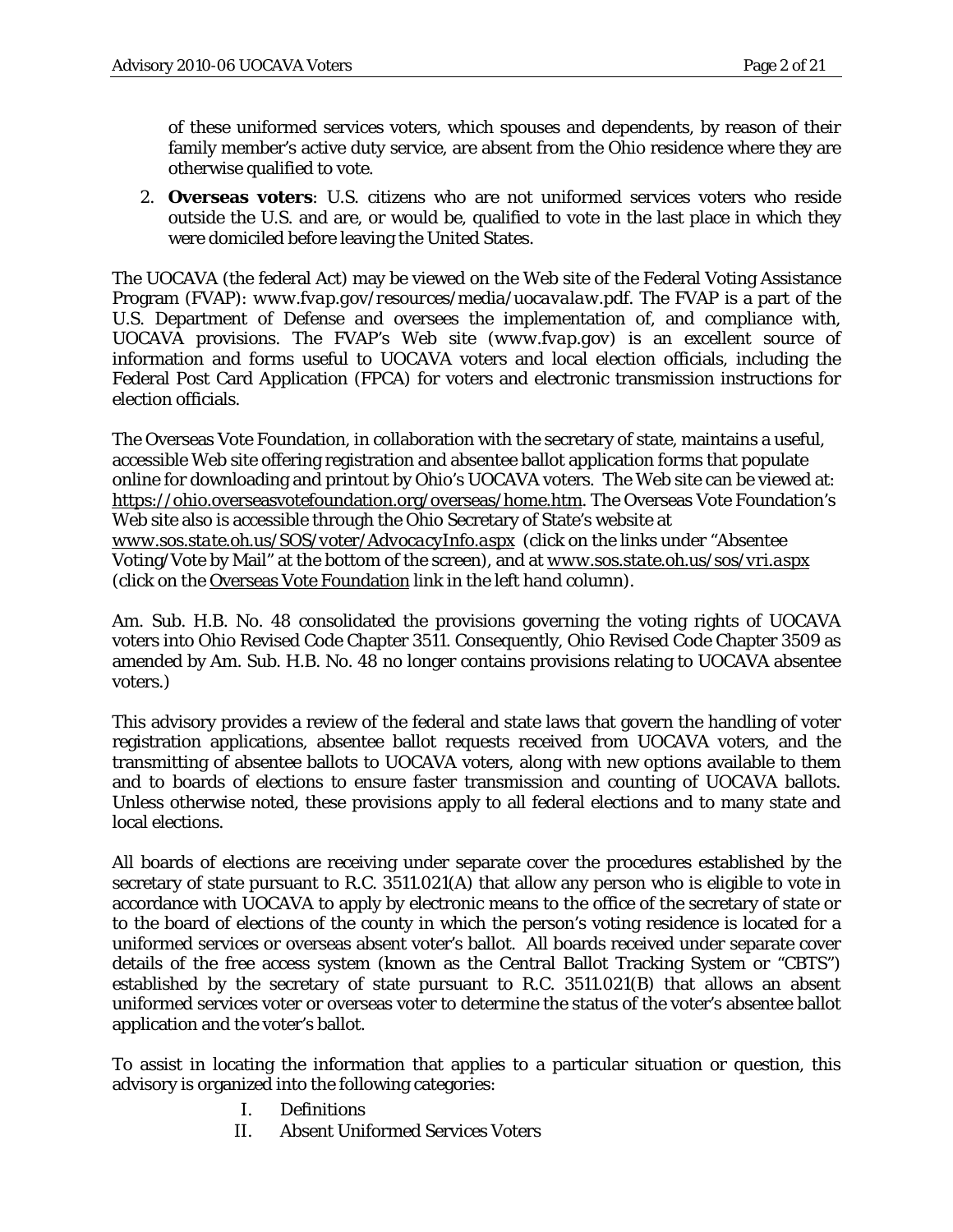- III. Overseas Voters
- IV. Federal Write-in Absentee Ballot (FWAB)

## **I. Definitions**

**A. "Uniformed services"** means the U.S. Army, Navy, Marines, Air Force, Coast Guard, the commissioned corps of the Public Health Service, and the commissioned corps of the National Oceanic and Atmospheric Administration.<sup>[1](#page-2-0)</sup>

## **B. "Uniformed services voter"** means:

- 1. A member of a uniformed service on active duty who, by reason of such active duty, is absent from the member's place of residence where the member is otherwise qualified to vote;
- 2. A member of the merchant marine who, by reason of service in the merchant marine, is absent from the member's place of residence where the member is otherwise qualified to vote; and
- 3. A spouse or dependent of a member referred to in paragraphs (1) or (2) above, who, by reason of the active duty or service of the member, is absent from the person's place of residence where the spouse or dependent is otherwise qualified to vote.

### **C. "Overseas voter"** means:

- 1. A person who is not a uniformed services voter who resides outside the United States and is qualified to vote in the last place in which the person was domiciled before leaving the United States; or
- 2. A person who is not a uniformed services voter who resides outside the United States and, but for such residence, would be qualified to vote in the last place in which the person was domiciled before leaving the United States.

**D. "Federal Post Card Application" (FPCA)** means the federally prescribed form used by a uniformed services voter or overseas voter to register to vote and/or to request absentee ballots from local election officials. Voters may use either the cardstock FPCA (which can be obtained from the Federal Voting Assistance Program, telephone (800) 438-8683 or email *[vote@fvap.ncr.gov](mailto:vote@fvap.ncr.gov)*) or the online FPCA, and which can be downloaded from <http://www.fvap.gov/resources/media/fpca.pdf> .

**E. "U.S. Citizen"** means the native born or naturalized citizens of the 50 states, the District of Columbia, Puerto Rico, Guam, American Samoa, and the U.S. Virgin Islands.

<span id="page-2-0"></span> <sup>1</sup> Because an absent uniformed services voter is a citizen on *active duty* with a *uniformed service*, neither a uniformed service member on *reserve* status nor a member of Ohio's organized militia qualifies as an absent uniformed services voter. However, if a member of a U.S. armed forces reserve unit or the Ohio organized militia is called to active duty with the U.S. armed forces, then that person's status changes during the time of active duty to that of a uniformed service member. Consequently, if the person's active duty service takes the person away from his or her Ohio voting residence, then the person is an absent uniformed services voter under UOCAVA. If the person's spouse and/or dependent(s) leave their Ohio voting residence to be with or near the service member, they likewise come within the absent uniformed service voters classification. Special absentee voting provisions for Ohio's organized militia members on active duty in Ohio are contained in R.C. 3509.031.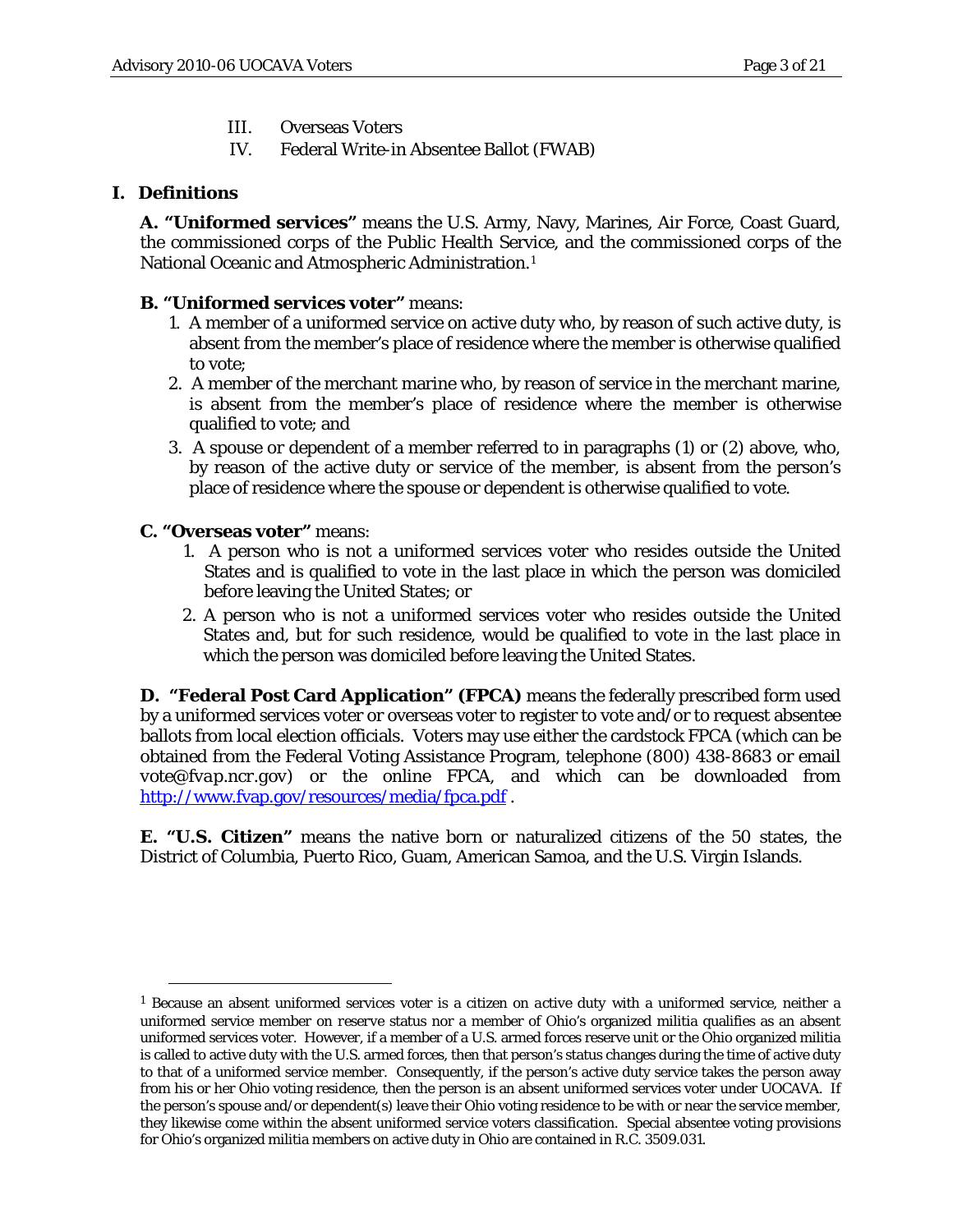#### **II. Absent Uniformed Services Voters**

#### **A. Generally**

Both federal and state law contain provisions allowing qualified absent uniformed services voters to register to vote and to vote by absentee ballot. *See generally*, 42 U.S.C. 1973ff-6; R.C. 3511.01, 3501.02 and 3511.021.

#### **B. Eligibility of Uniformed Services Voters to Vote Absentee in Ohio Elections**

Members of the uniformed services, and their spouses and dependents who have left Ohio to be with or near the uniformed services member, may vote the uniformed services absent voter's ballots while away from their qualifying Ohio voting residence, whether they are stationed within or outside the United States, if they meet the voting eligibility requirements set forth in R.C. 3511.01:

R.C. 3501.11. Any section of the Revised Code to the contrary notwithstanding, any person who qualifies as a uniformed services voter \*\*\* as defined in 42 U.S.C. 1973ff-6, who will be eighteen years of age or more on the day of a general or special election and who is a citizen of the United States, may vote uniformed services \*\*\* absent voter's ballots in such general or special election as follows:

(A) If an absent uniformed services member is the voter, the service member may vote only in the precinct in which the service member has a voting residence in the state, and that voting residence shall be that place in the precinct in which the service member resided immediately preceding the commencement of such service, provided that the time during which the service member continuously resided in the state immediately preceding the commencement of such service plus the time subsequent to such commencement and prior to the day of such general, special, or primary election is equal to or exceeds thirty days.

(B) If the spouse or dependent of an absent uniformed services member is the voter, the service member's spouse or dependent may vote only in the precinct in which the spouse or dependent has a voting residence in the state, and that voting residence shall be that place in the precinct in which the spouse or dependent resided immediately preceding the time of leaving the state for the purpose of being with or near the service member, provided that the time during which the spouse or dependent continuously resided in the state immediately preceding the time of leaving the state for the purpose of being with or near the service member plus the time subsequent to such leaving and prior to the day of such general, special, or primary election is equal to or exceeds thirty days.

(C) If an absent uniformed services member or the service member's spouse or dependent establishes a permanent residence in a precinct other than the precinct in which the person resided immediately preceding the commencement of the service member's service, the voting residence of both the service member and the service member's spouse or dependent shall be the precinct of such permanent residence, provided that the time during which the service member continuously resided in the state immediately preceding the commencement of such service plus the time subsequent to such commencement and prior to the day of such general, special, or primary election is equal to or exceeds thirty days.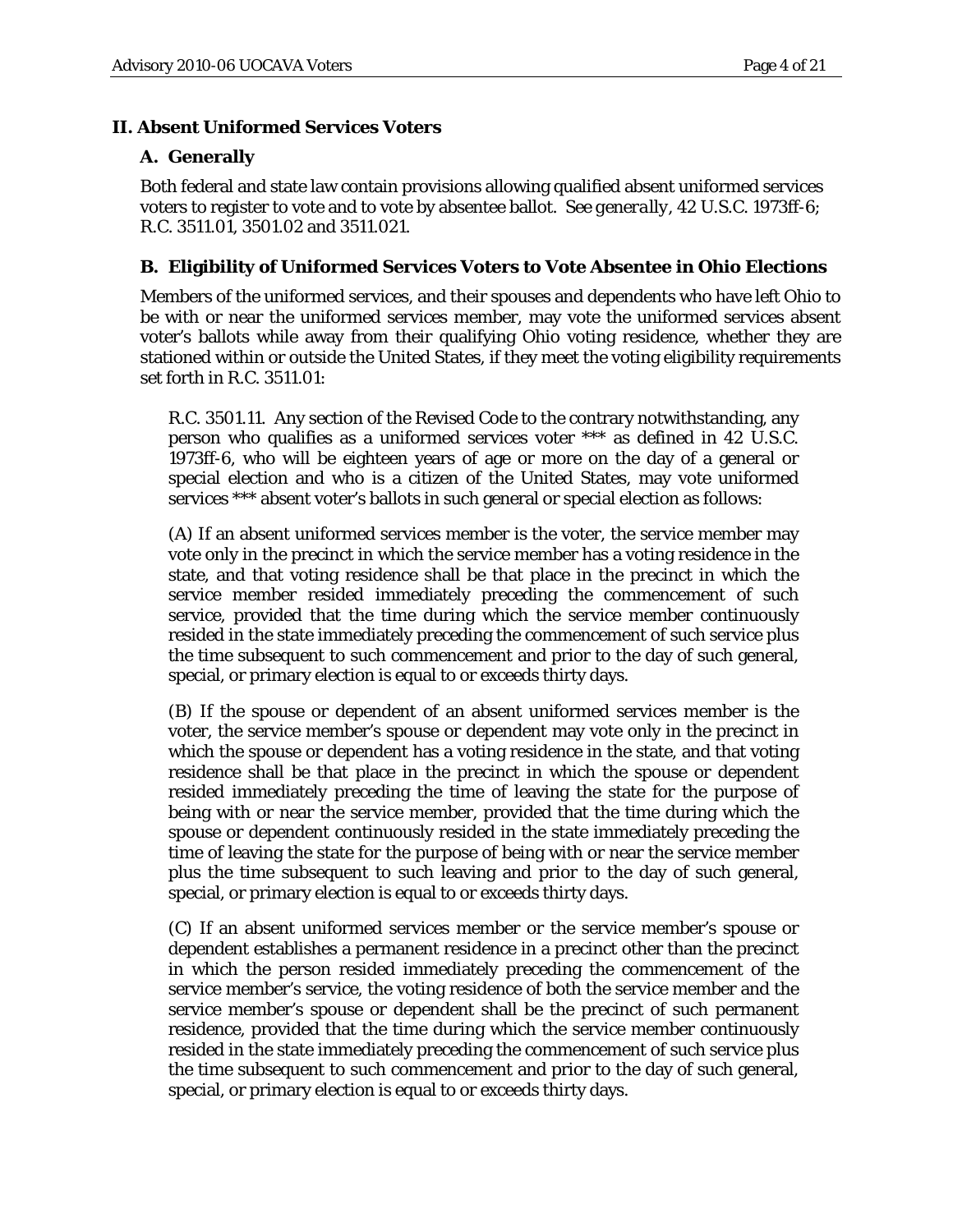# **C. Registering to Vote**

# **1. Generally**

An absent uniformed services voter must be registered to vote in Ohio with the board of elections in the county in which the voter's qualifying voting residence is located before that board of elections can issue absentee ballots to the voter.

Am. Sub. H.B. No. 48 amended R.C. 3503.19 and enacted a new section of law, R.C. 3503.191, to allow any person eligible to vote under UOCAVA to request and receive voter registration applications by electronic means.

The procedures established by the secretary of state pursuant to R.C. 3503.191 are being provided to the boards of elections under separate cover.

## **2. Voter Registration Forms**

A citizen who is eligible to register to vote in Ohio as an absent uniformed services voter may register to vote in Ohio or update the voter's existing Ohio voter registration using any of the following three forms:

- 1) **SOS prescribed voter registration form (Form #SEC4010)**. The form is available on the Secretary of State's Web site at: *www.sos.state.oh.us/sos/upload/publications/election/VRform.pdf*.
- 2) **National Voter Registration Form**. The form is available on the Elections Assistance Commission Web site at: *www.fabnit.com/nvra\_update.pdf*.
- 3) **Federal Postcard Application**. The FPCA may be found on the Federal Voting Assistance Program Web site at: <http://www.fvap.gov/resources/media/fpca.pdf>. The absent uniformed services voter must submit a properly completed FPCA to the board of elections in the county in which the voter's qualifying voting address is located. The absent uniformed services voter also may use an FPCA to update the voter's existing Ohio voter registration.
	- **Voter Registration Deadline Waived if FPCA Used**

The voter registration deadline is waived for absent uniformed services voters who use the FPCA to register to vote. However, an absent uniformed services voter must register to vote in Ohio *before* the board of elections in such voter's U.S. county of residence may issue ballots to the absent uniformed services voter.

• **Documentary Proof of Personal Identification Waived if FPCA Used** Uniformed services voters who use the FPCA to register to vote do not have to provide proof of personal identification otherwise required of voters by Ohio law.

# **D. Requesting Uniformed Services Absent Voter's Ballots**

An absent uniformed services voter may receive uniformed services absent voter's ballots either by personally submitting a written request to the secretary of state's office or the board of elections in the county in which the uniformed service voter's qualifying voting residence is located. Additionally, a qualified relative of the absent uniformed services voter may submit a written request that ballots be sent to the absent uniformed services voter. The written request shall take one of four forms:

- 1) SOS Form 11-D, "Application for Uniformed Services Absent Voter's Ballot"
- 2) Federal Post Card Application (FPCA)
- 3) A valid and sufficient written request for uniformed services absent voter's ballots
- 4) SoS Form 11-E, "Application by Relative for Uniform Service Absentee Voter Ballot"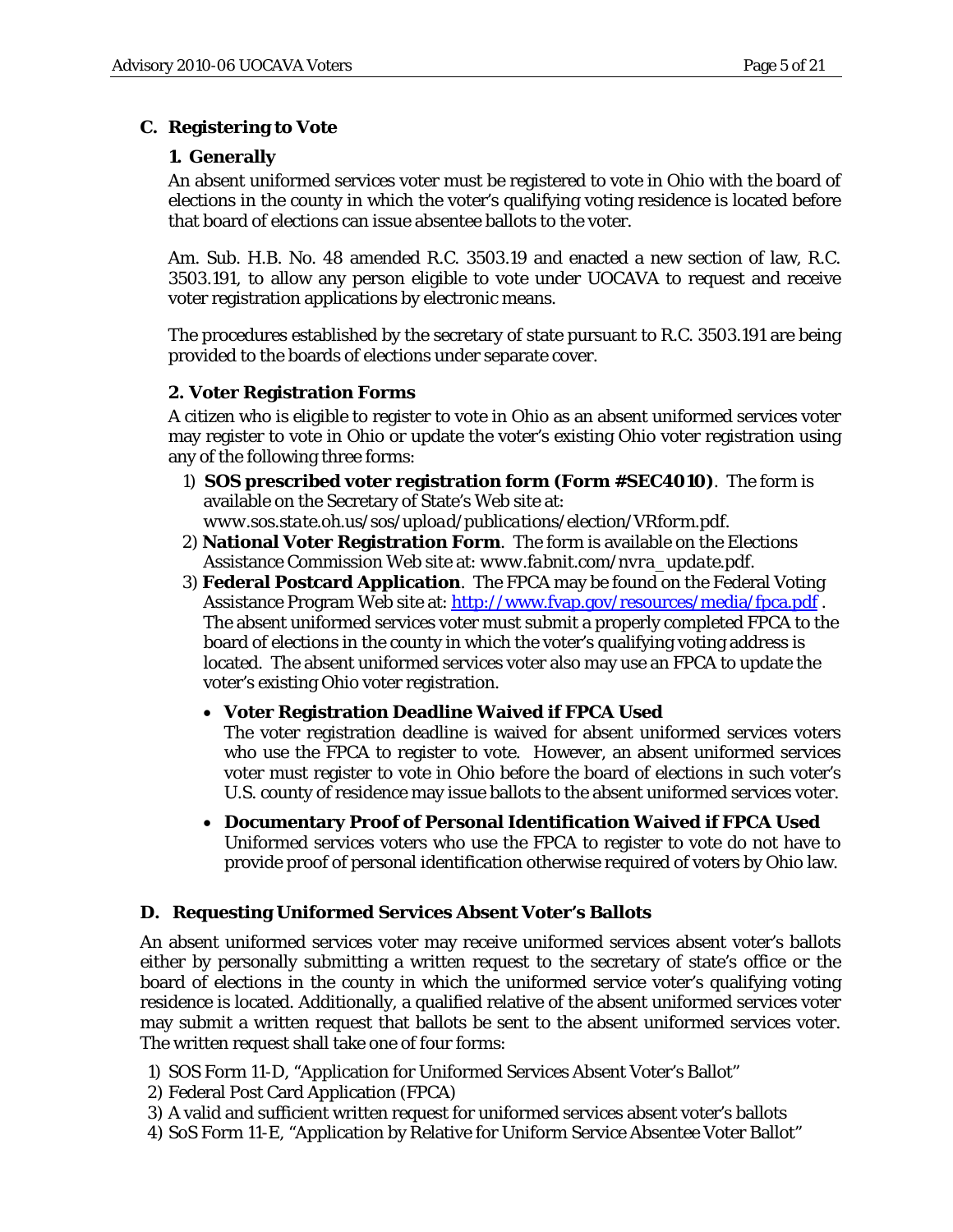New section 3511.021(A) of the Revised Code provides that an absent uniformed services voter may use procedures established by secretary of state to request by electronic means an application for the uniformed services absent voter's ballots. The procedures shall allow the absent uniformed services voter to express a preference for the manner in which the voter will receive the requested application, whether by mail or electronically. The requested application shall be transmitted by the board of elections of the county in which the voter's voting residence is located by the preferred method. If the voter does not express a preferred method, the requested items shall be delivered via standard U.S. mail.

The procedures established by the secretary of state pursuant to R.C. 3511.021(A) are provided to the boards of elections under separate cover.

#### **1. SOS Form 11-D, "Application for Uniformed Services Absent Voter's Ballot" – R.C. 3511.02(A)**

An absent uniformed services voter who already is registered to vote in Ohio and only wishes to request uniformed services absent voter's ballots may submit a completed SoS Form 11-D to the appropriate county board of elections so that it arrives not later than noon on the third day before the election.

#### **2. FPCA – R.C. 3511.02(B)**

R.C. 3511.02(B) allows an absent uniformed services voter to use the FPCA to request a uniformed services absent voter's ballot. An absent uniformed services voter may use a single FPCA to request absentee ballots for all elections in which that individual is eligible to vote during a calendar year. An absent uniformed services voter who already is registered to vote in Ohio and wishes only to request a uniformed services absent voter's ballot may submit a completed FPCA to the director of the board of elections of the county in which the voter's qualifying voting address is located.

The FPCA shall be delivered to the director of the board of elections not earlier than the first day of January of the year of the elections for which the uniformed services absent voter's ballots are requested or not earlier than 90 days before the day of the election at which the ballots are to be voted, whichever is earlier, and not later than 12 noon of the third day preceding the day of the election, or not later than the close of regular business hours on the day before the Election Day at which those ballots are to be voted if the application is delivered in person to the office of the board.\*

\*Note: The MOVE Act amendments to UOCAVA requirements indicate that an absentee ballot request for UOCAVA voters using a federal post card application ("FPCA") will only be valid for one year now (a calendar year).

However, the U.S. Department of Justice recommends honoring existing FPCAs on file from 2008 and 2009, which, at the time they were submitted, were valid for two federal election cycles (2008 and 2010). So, if a board of elections received an absentee ballot request on an FPCA from a UOCAVA voter or his or her qualified relative on the voter's behalf in 2008 or 2009, which would have entitled them to receive an absentee ballot for two federal election cycles, that request should also be honored for 2010.

Otherwise, absentee ballot requests from UOCAVA voters using an FPCA received in 2010 are only valid for all elections in 2010 (one calendar year).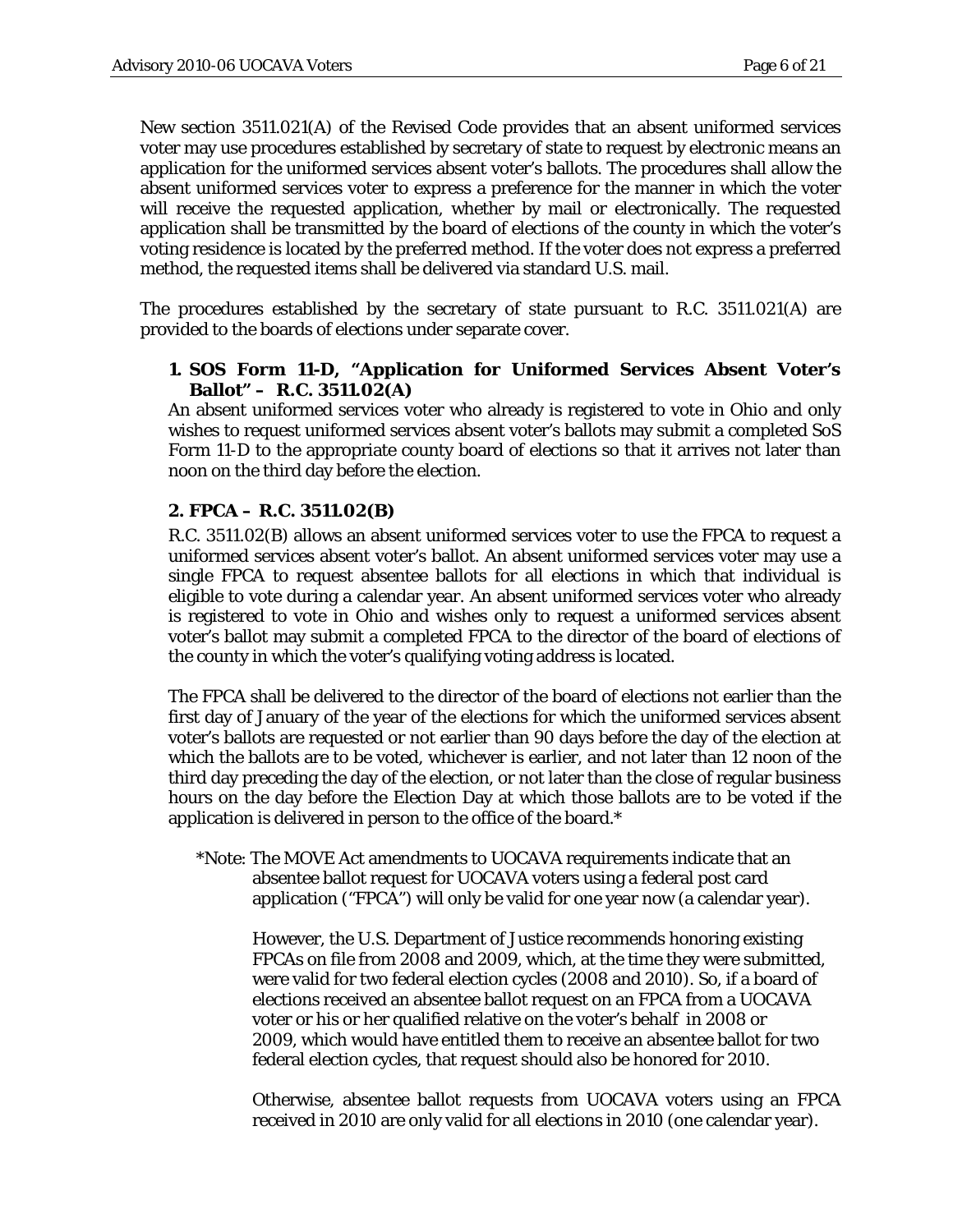The absent uniformed services voter may transmit the completed and signed FPCA to the appropriate board of elections by U.S. Postal Service or other delivery service (such as UPS or FedEx), via fax, or as a file attached to an email.

Absent uniformed services voters using the FPCA **do not** have to provide proof of personal identification otherwise required of voters by Ohio law.

If the ballot is to be sent to the absent uniformed services voter by mailed or electronic means, the application must be received by the director not later than noon on the third day before the election.

**Note:** An FPCA is valid *only* if used by an absent uniformed services voter or overseas voter in accordance with law. If a board of elections has personal knowledge that an elector who has an FPCA on file with the board no longer qualifies as a UOCAVA voter, the board should consider that FPCA is no longer valid. If the FPCA is not longer valid, the board of elections should notify the elector of his or her precinct polling location in the county.

#### **3. Valid and Sufficient Written Request – R.C. 3511.02(A)**

An absent uniformed services voter who is already registered to vote in Ohio and wishes only to request an absentee ballot need not use the FPCA or a form prescribed by the secretary of state request the ballot. The written request for an absentee ballot need not be in any particular form, but it must contain *all* of the following information, as prescribed by R.C. 3511.02(A):

- (1) The elector's name;
- (2) The elector's signature;
- (3) The address at which the elector is registered to vote;
- (4) The elector's date of birth;
- (5) One of the following:
	- (a) The elector's driver's license number;
	- (b) The last four digits of the elector's social security number;
	- (c) A copy of the elector's current and valid photo identification, a copy of a military identification, or a copy of a current utility bill, bank statement, government check, paycheck, or other government document, other than a notice of an election mailed by a board of elections under R.C. 3501.19 or a notice of voter registration mailed by a board of elections under R.C 3503.19, that shows the name and address of the elector.

(6) A statement identifying the election for which absent voter's ballots are requested;

(7) A statement that the person requesting the ballots is a qualified elector;

(8) A statement that the elector is an absent uniformed services voter as defined in 42 U.S.C. 1973ff-6 (UOCAVA);

(9) A statement of the elector's length of residence in the state immediately preceding the commencement of service or immediately preceding the date of leaving to be with or near the service member, whichever is applicable;

(10) If the request is for primary election ballots, the elector's party affiliation;

(11) If the elector desires ballots to be mailed to the elector, the address to which those ballots shall be mailed;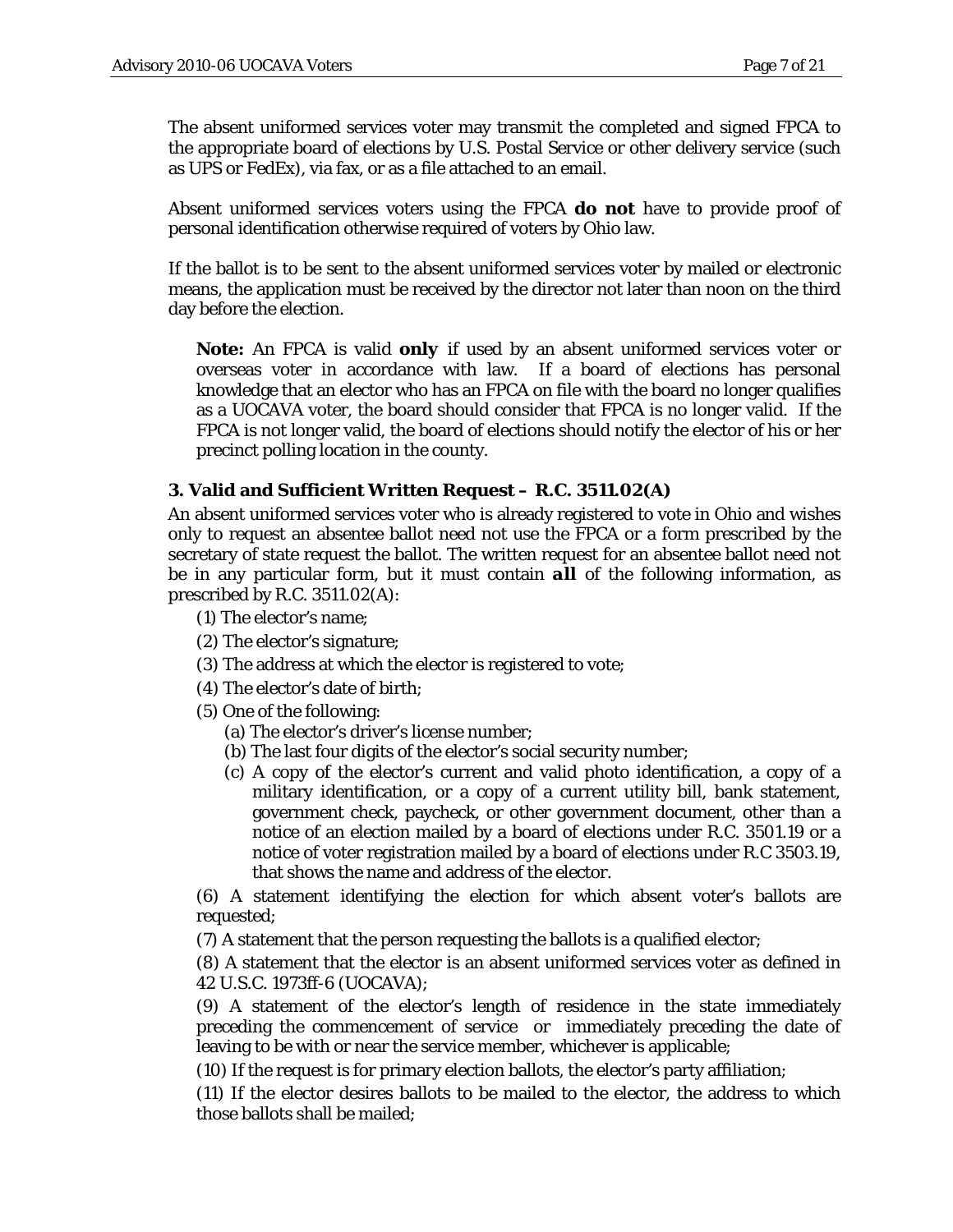(12) If the elector desires ballots to be sent to the elector by facsimile machine, the telephone number to which they shall be so sent.

Additionally, an absent uniformed services voter may request that the ballot be transmitted via email, in which case the voter shall provide the board of elections the email address to which the board shall transmit the blank absent voter's ballot.

If the ballot is to be sent to the absent uniformed services voter by mail or electronic means, the application must be received by the director not later than noon on the third day before the election.

#### **4. Requesting a Uniformed Services Absent Voter's Ballot via a Relative – R.C. 3511.02(B) and (C)**

The spouse, father, mother, father-in-law, mother-in-law, grandfather, grandmother, brother or sister of the whole blood or half blood, son, daughter, adopting parent, adopted child, stepparent, stepchild, uncle, aunt, nephew or niece of an absent uniformed services voter may request a uniformed services absent voter's ballot for the service member by using only the following two forms:

- 1) the FPCA in accordance with R.C. 3511.02(B), or
- 2) SOS Form 11-E, "Application by Relative for Uniform Service Absentee Voter Ballot," in accordance with R.C. 3511.02(C).

The absent uniformed services voter's relative must deliver, either in person or by U.S. Mail, the completed form, sworn to and signed by the service voter's relative, to the board of elections in the county in which the absent uniformed services voter's qualifying voting address is located.

#### **E. When to Apply for Uniformed Services Voter's Absent Ballots**

Each application for uniformed services absent voter's ballot shall be submitted to the board of elections in the county in which the applicant's qualifying voting address is located no earlier than January 1 of the year in which the election is held, or 90 days before the election – whichever is earlier – and, if the ballot is to be transmitted to the absent uniformed services voter by U.S. Mail, electronic means, or other delivery service, not later than noon on the third day immediately prior to the election. R.C. 3511.02.

#### **F. Incomplete Applications**

If a board of elections receives an application for a uniformed services absent voter's ballot that does not contain all of the required information, the board shall promptly notify the absent uniformed services voter of the additional information required to be provided by the applicant to complete the application. R.C. 3511.04(A).

Additionally, the provisions of recently enacted R.C. 3511.021(B) provide for the secretary of state, in coordination with the boards of elections, to establish a free access system by which an absent uniformed services voter may determine whether the voter's request for the uniformed services absent voter's ballot was received and processed.

The procedures established by the secretary of state pursuant to R.C. 3511.021(A) will be provided to the boards of elections under separate cover.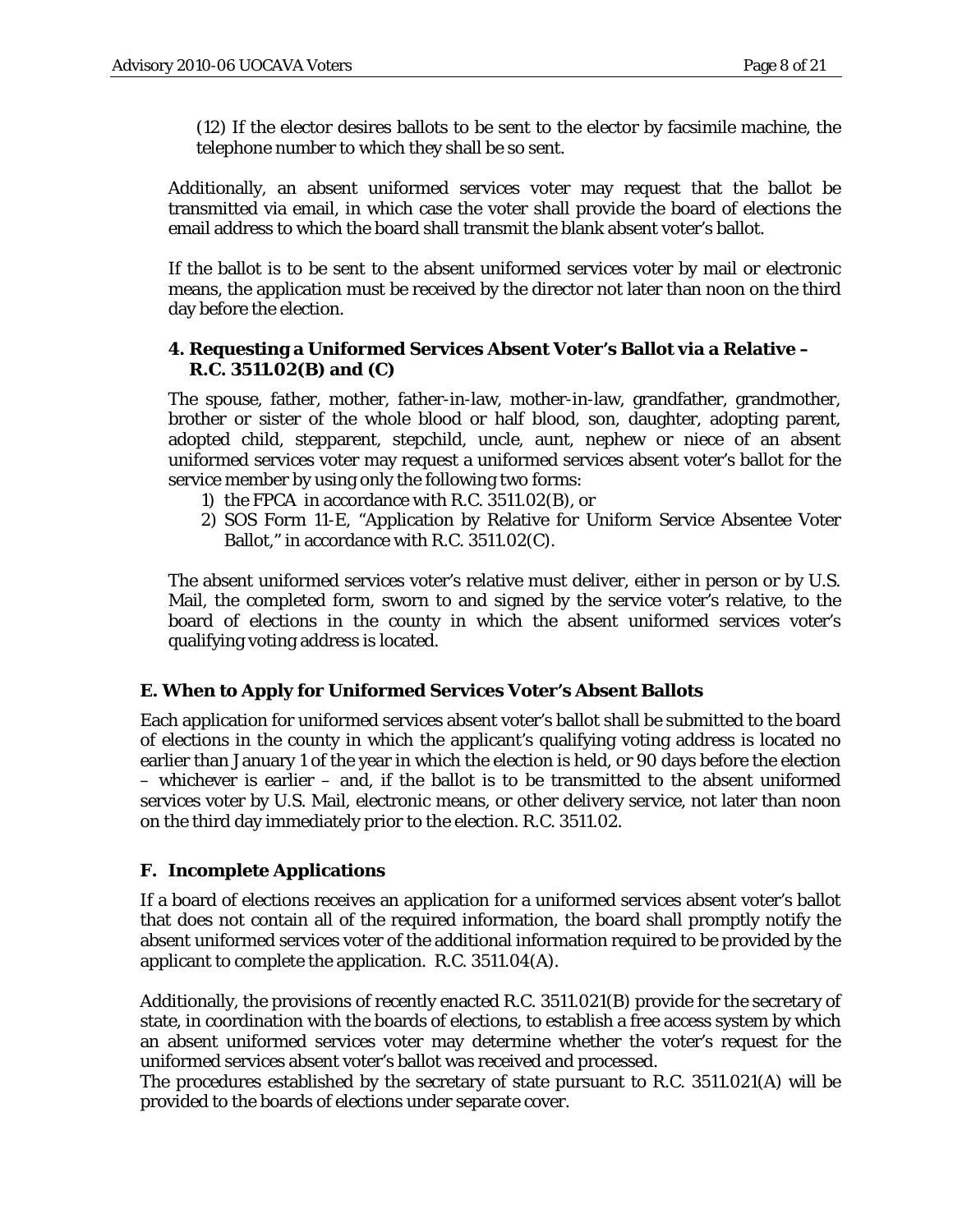## **G. Transmitting Blank Absentee Ballots to Absent Uniformed Services Voters**

A board of elections may transmit the uniformed services absent voter's ballot to the voter in one of three ways:

- 1) In person;
- 2) By U.S. Postal Service; or
- 3) By fax or email, as requested by the uniformed services voter.

The statutory procedures for transmitting blank ballots to absent uniformed services voters by U.S. Mail and electronic means are set forth in R.C. 3511.021(A)(2), 3511.05 and 3511.06.

In accordance with R.C. 3511.08, each board of elections shall keep a record of the name and address of each person to whom the board issues uniformed services absent voter's ballots, the kinds of ballots so issued, and the name and address of the person who applied for the ballots. A board of elections may create such a record using its Centralized Ballot Tracking System ("CBTS") in addition to its county voter registration system.

R.C. 3511.08 provides further that, after a board issues the requested uniformed services absent voter's ballots, the board shall not issue additional ballots of the same kind to the voter pursuant to a subsequent request *unless* (i) the subsequent request contains the statement that an earlier request had been sent to the board more than 30 days before the election and that the uniformed services absent voter's ballots requested had not been received by the voter by the 15<sup>th</sup> day before the election, and (ii) the board has not received an identification envelope purporting to contain marked uniformed services absent voter's ballots from the voter.

## **H. Return of Voted Absent Uniformed Services Absentee Ballots**

#### **1. In person, by U.S. Postal Service or by other delivery service (e.g., UPS, FedEx)**

Absentee ballots voted by absent uniformed services members must be returned to the appropriate board of elections office in person, by U.S. Postal Service or by other delivery service (such as UPS or FedEx). **Voted absentee ballots cannot be returned electronically (e.g., via fax, email or other form of electronic transmission).** Moreover, Ohio law expressly provides that a board of elections shall not accept, process or count any ballot that is returned by electronic means. R.C 3511.021(A)(4).

## **2. Deadlines**

#### **a. Uniformed services absent voter's ballots returned from within the United States**

In order to be included in the official canvass, the deadline for returning otherwise valid uniformed services absent voter's ballots voted by absent uniformed services voters living outside Ohio but within the United States (including Alaska and Hawaii) depends on the method of return of the ballot. All ballots must be returned to the board of elections that issued the ballots (i.e., the board of the county in which the uniformed services voter's qualifying voting residence is located). The deadlines for ballot return are as follows:

#### • **Returned in person from any source**:

Must be received at the board of elections office no later than 7:30 p.m. on Election Day.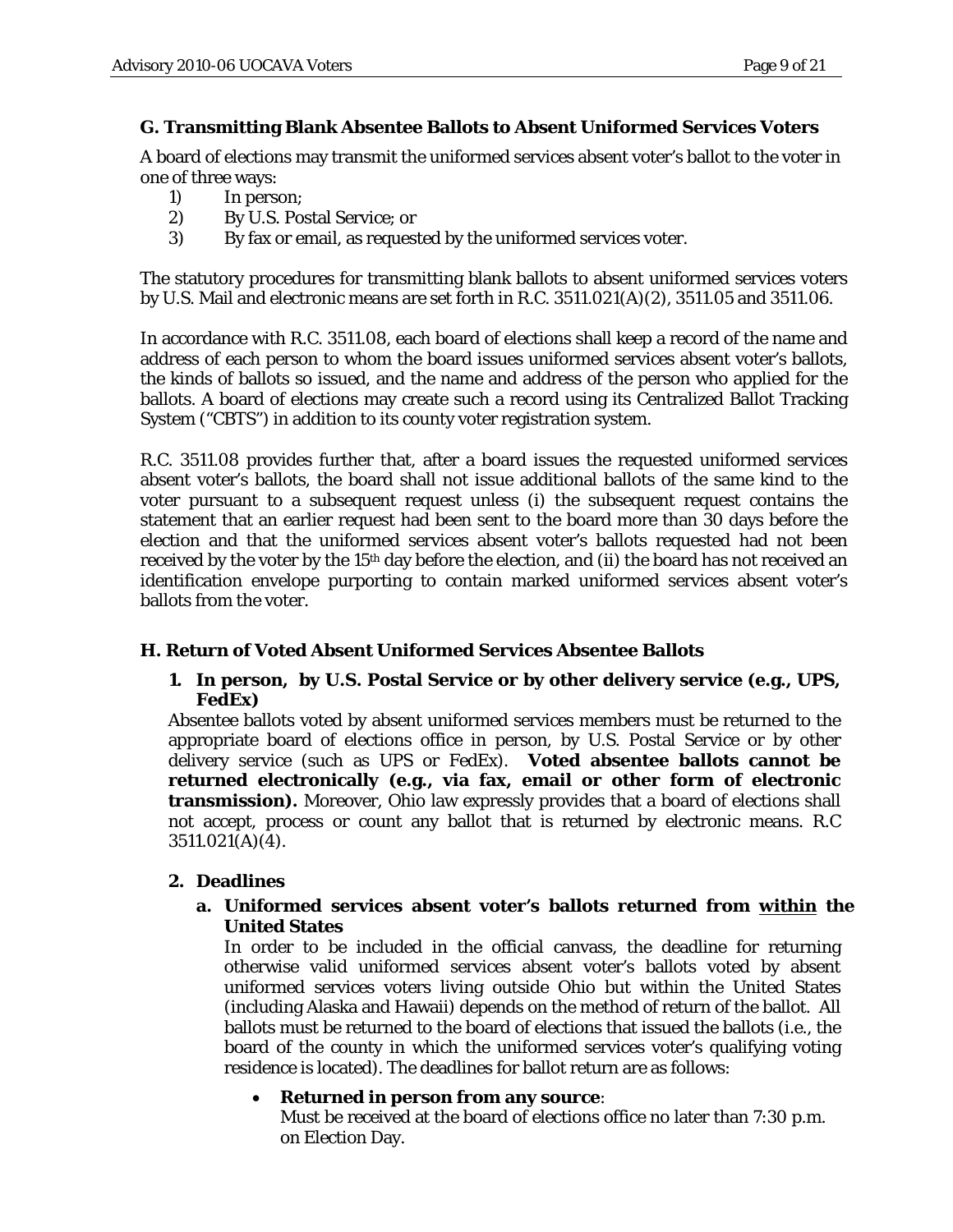### • **Returned by delivery service (such as Federal Express, etc.) other than the U.S. Postal Service**:

Must be received at the board of elections office no later than 7:30 p.m. on Election Day.

### • **Returned via the U.S. Postal Service**:

Any return envelope containing a uniformed services absent voter's ballot that is delivered to the appropriate board of elections office no later than 7:30 p.m. on Election Day, regardless of whether the return envelope is postmarked, must be counted if valid in other respects.

R.C. 3511.11 (D)(1) provides that any otherwise valid uniformed services absent voter's ballot contained in a return envelope that is postmarked within the United States prior to the day of the election but received after the close of the polls on Election Day through the 10<sup>th</sup> day thereafter shall be included in the official canvass. However, this provision does not apply to any mail that is postmarked using a postage evidencing system, including a postage meter, as defined in the relevant federal law (i.e., 39 C.F.R. 501.1). R.C. 3511.11(E)(3).

### **b. Uniformed services absent voter's ballots returned from outside the United States**

A return envelope that indicates that the absent uniformed service voter will be outside of the United States on the day of an election is not required to be postmarked in order for the ballot contained in such envelope to be valid. An otherwise valid uniformed services absent voter's ballot that is:

- 1) received after the close of the polls on Election Day through the tenth day after the Election Day, *and*
- 2) delivered in a return envelope that indicates that the voter will be outside the United States on the day of the election,

must be included in the official canvass, regardless of whether the return envelope is postmarked or contains an illegible postmark. However, if a return envelope containing a uniformed services absent voter's ballot is postmarked, or the identification envelope in it is signed, after the close of the polls on Election Day, the uniformed services absent voter's ballot must not be counted. R.C. 3511.11(C).

### **3. Circumstances When Uniformed Services Absent Voter's Ballots Are Not to be Counted**

**A board of elections may not count a uniformed services absent voter's ballots for the reasons listed in R.C. 3511.11(E), set forth below. The board shall preserve any uncounted ballots in their identification envelopes, unopened, until the time the ballots may be destroyed in accordance with R.C. 3505.31. Following are circumstances when uniformed services absent voter's ballots are not to be counted:**

**a. Postmarked or ID envelope signed on or after Election Day:**  Uniformed services or overseas absent voter's ballots contained in return envelopes and bearing the designation, "Official Election Uniformed Services or Overseas Absent Voter's Ballots," are received by the director after the close of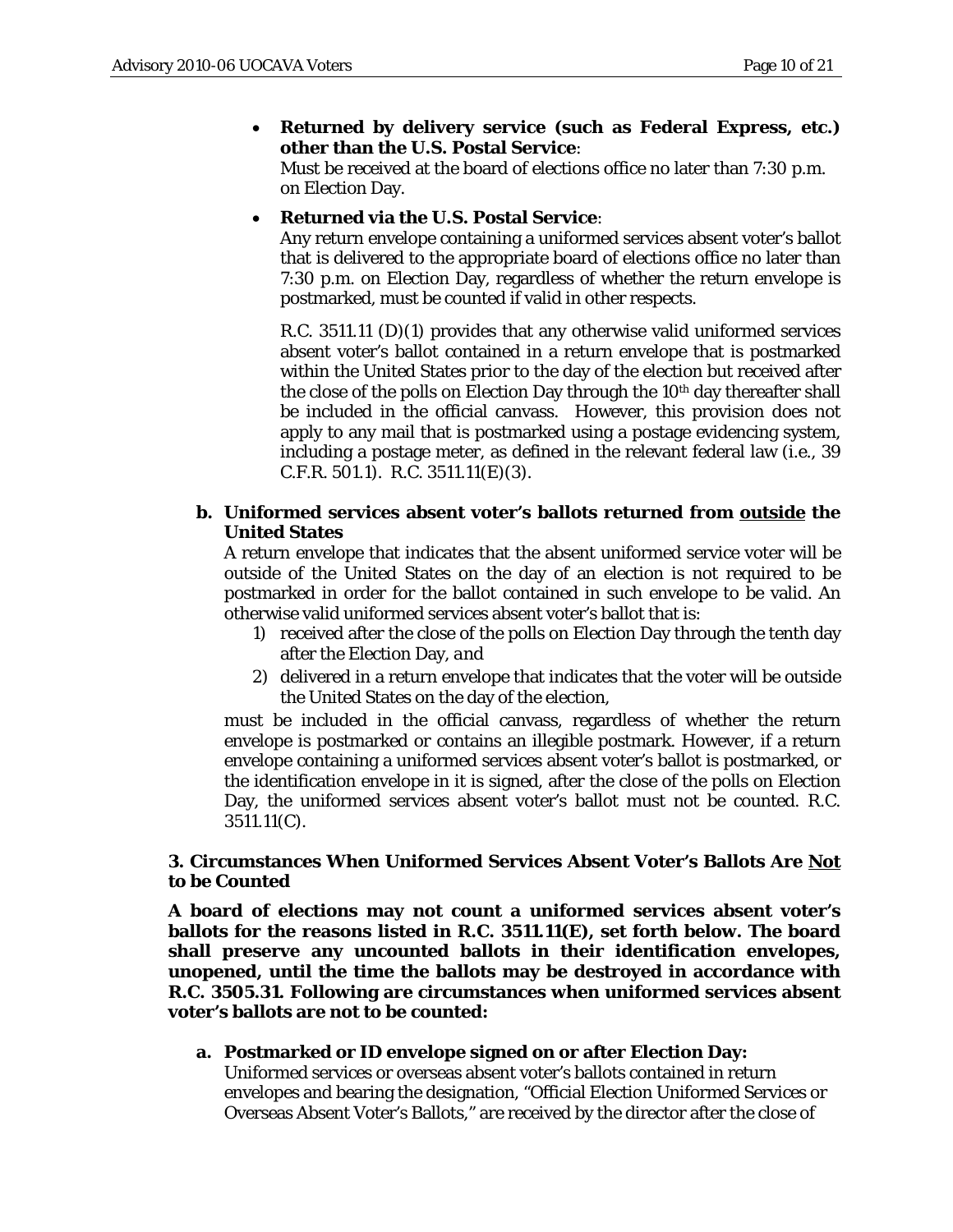the polls on the day of the election, and either are postmarked, or contain an identification envelope that is signed, on or after Election Day;

**b. No check box marked on reply envelope and no other indication from out-of-country and received after 10th day after Election Day:**  Uniformed services or overseas absent voter's ballots contained in return envelopes and bearing that designation, do not indicate they are from voters who will be outside the United States on the day of the election and are received after the tenth day following the election ;

**c. Envelope received within 10 days after Election Day but contains a private postage meter mark dated before Election Day:**  Uniformed services or overseas absent voter's ballots contained in return envelopes and bearing that designation are received by the director within ten days after the day of the election and are postmarked before the day of the election using a postage evidencing system, including a postage meter, as defined in 39 C.F.R. 501.1.

#### **4. Sealing an ID Envelope Containing Marked Uniformed Services Absent Voter's Ballot**

Upon receiving, no later than the tenth day after the election, a return envelope containing a uniformed service voter's absent ballot, the director shall open the return envelope but shall not open the identification envelope contained therein.

- If, upon opening the return envelope, the director finds ballots in it that are not placed in the identification envelope and sealed, the director – without looking at the markings on the ballots – and shall promptly place them in the identification envelope and seal it.
- If, upon opening the return envelope, the director finds that ballots are enclosed in the identification envelope, but that it is not properly sealed, the director – without looking at the markings on the ballots – shall promptly seal the identification envelope. R.C. 3511.11(A).

## **III. Overseas Voters**

## **A. Generally**

"Overseas" means any country *other than* the United States, including other nations in North and South America. "Overseas" *does not include* Alaska, Hawaii or U.S. territories. Both federal and state laws contain provisions allowing qualified overseas voters to register to vote and to vote by absentee ballot. *See generally*, 42 U.S.C. 1973ff-6; R.C. 3511.01, 3501.02 and 3511.021.

#### **B. Eligibility of Overseas Citizens to Vote Absentee in Ohio Elections**

Under federal law, a U.S. citizen who is not a uniformed services voter who resides outside the United States is qualified to vote in federal elections held in Ohio if Ohio was the last place in which the person was domiciled before leaving the U.S. and, but for such residency, the citizen would be qualified to vote in Ohio. The overseas citizen uses as his or her qualifying voting address the Ohio address at which the citizen resided for 30 consecutive days immediately before leaving the United States. If the overseas citizen cannot remember the exact street address, the board of elections should inquire regarding cross streets,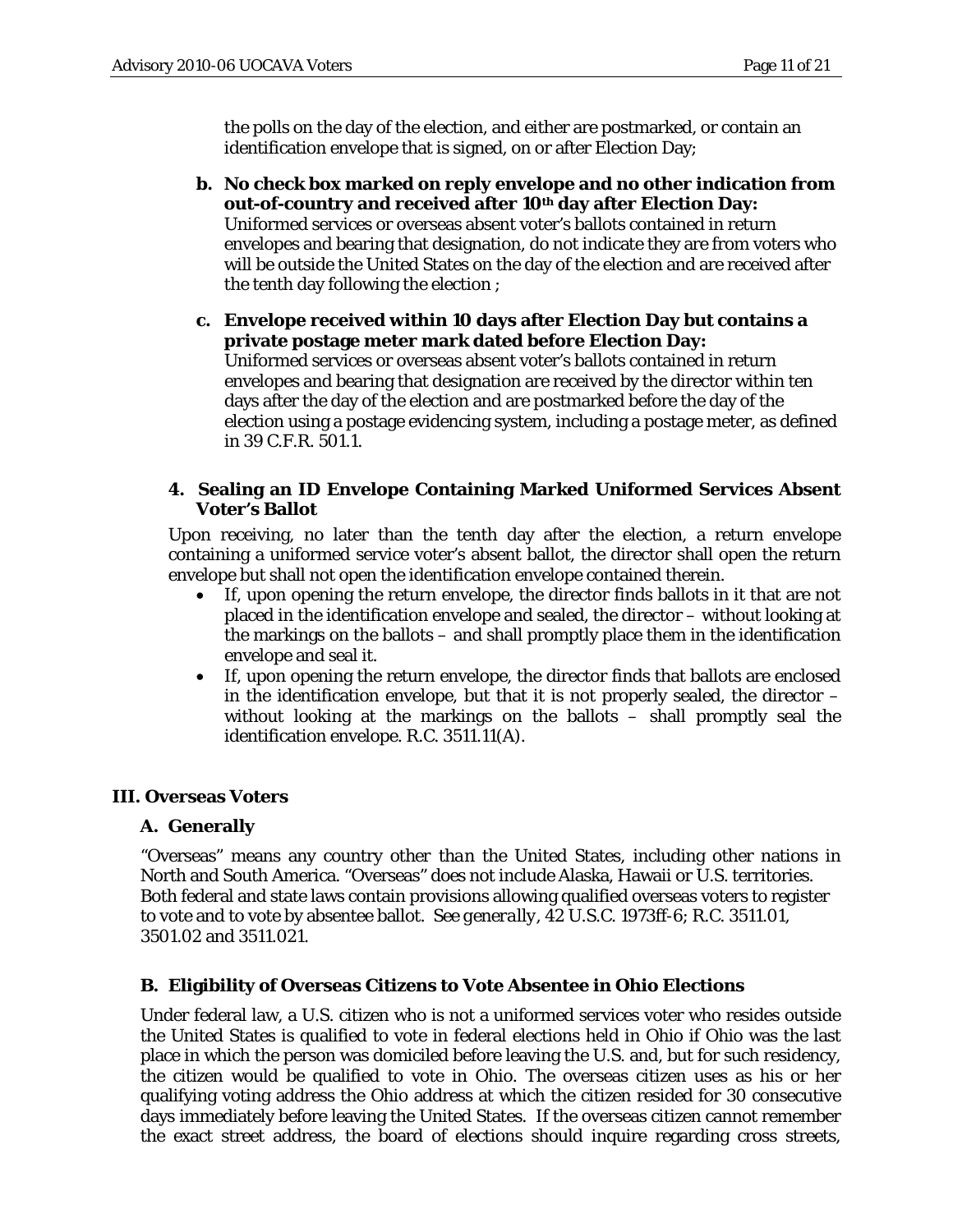geographic markers, former neighbors, or other means of identifying the correct voting precinct in which the overseas citizen is eligible to vote.

There is no limit on the amount of time a citizen may live outside the U.S. and still be eligible to vote in federal elections, nor any requirement that the citizen intend to move back to Ohio in order to be eligible to vote in federal elections.

Nothing in federal law allows a U.S. citizen who has never lived in Ohio, or who has not been a resident of Ohio for at least 30 consecutive days during his/her life, to register to vote in Ohio as an overseas voter. For example, if a U.S. citizen who is eligible to vote as an overseas voter in Ohio has a child while living outside the U.S., the child of the U.S. citizen is not eligible to vote as an overseas voter in Ohio unless the child has been an Ohio resident for at least 30 days at some period in the child's life.

### **C. Registering to Vote**

#### **1. Generally**

An overseas voter must be registered to vote in Ohio with the board of elections of the county in which the voter is qualified to vote so that the board can issue absent ballots to that voter. Am. Sub. H.B. No. 48 amended R.C. 3503.19 and enacted a new section of law, R.C. 3503.191, to allow any person eligible to vote under UOCAVA to request, receive and return voter registration applications by electronic means. R.C. 3503.19 also permits an overseas voter to "return the applicant's completed voter registration form electronically to the office of the secretary of state" in addition to the applicant's board of elections.

The procedures established by the secretary of state pursuant to R.C. 3503.191 are provided to the boards of elections under separate cover.

#### **2. Voter Registration Using FPCA – R.C. 3511.02(B)**

Any overseas citizen who is eligible to vote under UOCAVA and is not currently registered to vote at the Ohio address which was the citizen's domicile for the 30 consecutive days immediately before leaving the United States may use the FPCA to register. The FPCA may be accessed on the Web site of the Federal Voting Assistance Program,<http://www.fvap.gov/resources/media/fpca.pdf>.

The first paragraph of R.C. 3511.02 states that, "[n]otwithstanding any section of the Revised Code to the contrary, whenever any person applies for registration as a voter on a form adopted in accordance with federal regulations relating to the 'Uniformed and Overseas Citizens Absentee Voting Act,' 100 Stat. 924, 42 U.S.C.A. 1973ff (1986), *this application shall be sufficient for voter registration and as a request for an absent voter's ballot*." (Emphasis added.) The overseas voter must submit a properly completed FPCA to the board of elections in the county in which the person's qualifying voting address is located or, in accordance with R.C. 3511.021(A), the secretary of state's office.

The voter registration deadline is **not** waived for overseas voters who use the FPCA to register to vote. If a citizen was not registered to vote at the citizen's qualifying Ohio voting address before leaving the United States, the properly completed FPCA must be received or postmarked no later than 30 days before the election. If the FPCA contains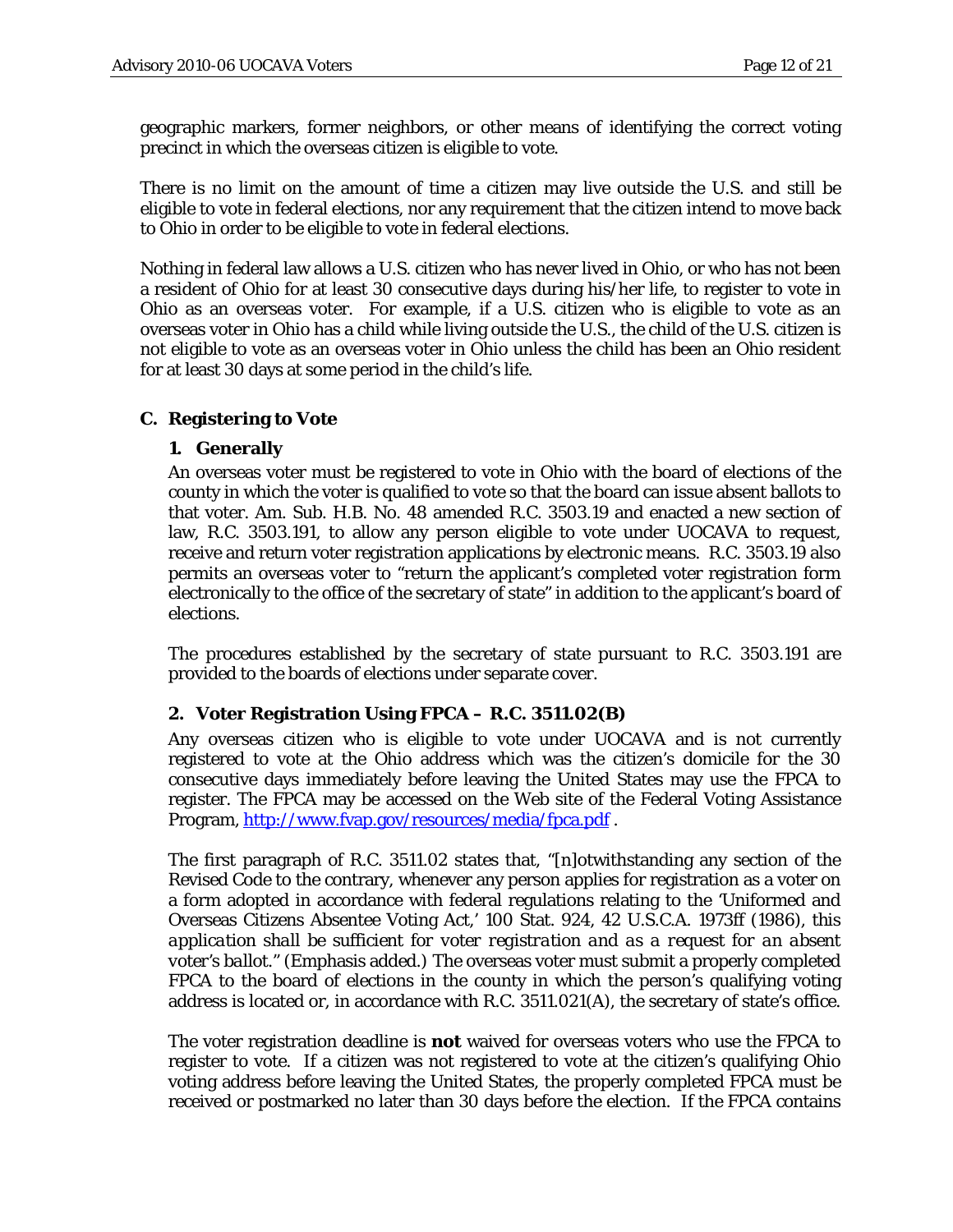no postmark or an illegible postmark, then it must be received by the board of elections or the secretary of state no later than the  $25<sup>th</sup>$  day before the election. R.C. 3503.19(A).

### **D. Requesting Overseas Absent Voter's Ballots**

New section 3511.021(A) of the Revised Code provides that an overseas voter may use procedures established by secretary of state to request by electronic means an application for overseas absent voter's ballots. The procedures shall allow the overseas voter to express a preference for the manner in which the voter will receive the requested application, whether by mail or electronically (fax or email). The requested application must be transmitted by the board of elections of the county in which the voter's voting residence is located by the preferred method specified by the voter. If the voter does not express a preferred method, the requested items must be delivered via standard U.S. mail.

The procedures established by the secretary of state pursuant to R.C. 3511.021(A) are provided to the boards of elections under separate cover.

### **1. All Overseas Voters**

R.C. 3511.02 as amended by Am. Sub. H.B. No. 48 provides that overseas absent voter's ballots may be obtained by any person who qualifies as an overseas voter and is eligible to vote in Ohio in one of the following ways:

- By personally applying electronically to the secretary of state or to the board of elections of the county in which the persons voting residence is located in accordance with R.C. 3511.021,
- By personally applying to the director of the board of elections of the county in which the person's voting residence is located, or
- By having a qualified relative of the overseas voter make application to have overseas absent voter's ballots sent to an overseas voter by submitting a properly completed FPCA under R.C. 3511.02(B) or a properly completed form under R.C. 3511.02 (C) (SoS Form No. 11-H, "Application by Relative for Overseas Absent Voter's Ballot") requesting that the ballots be issued to the overseas voter.

Any application for overseas absent voter's ballots must be made in writing. Application shall be made in one of the following ways:

#### **a. FPCA – R.C. 3511.02(B)**

R.C. 3511.02(B) allows an overseas voter to use the FPCA to request overseas absent voter's ballots. An overseas voter may use a single FPCA to request absentee ballots for all elections in which that individual is eligible to vote during a calendar year. The FPCA shall be delivered to the director not earlier than the first day of January of the year of the elections for which the overseas absent voter's ballots are requested or not earlier than 90 days before the day of the election at which the ballots are to be voted, whichever is earlier, and not later than 12 noon of the third day preceding the day of the election, or not later than the close of regular business hours on the day before the day of the election at which those ballots are to be voted if the application is delivered in person to the office of the board.\*

\*Note: The MOVE Act amendments to UOCAVA requirements indicate that an absentee ballot request for UOCAVA voters using a federal post card application ("FPCA") is only now valid for one year (a calendar year). However, the U.S. Department of Justice recommends that we honor existing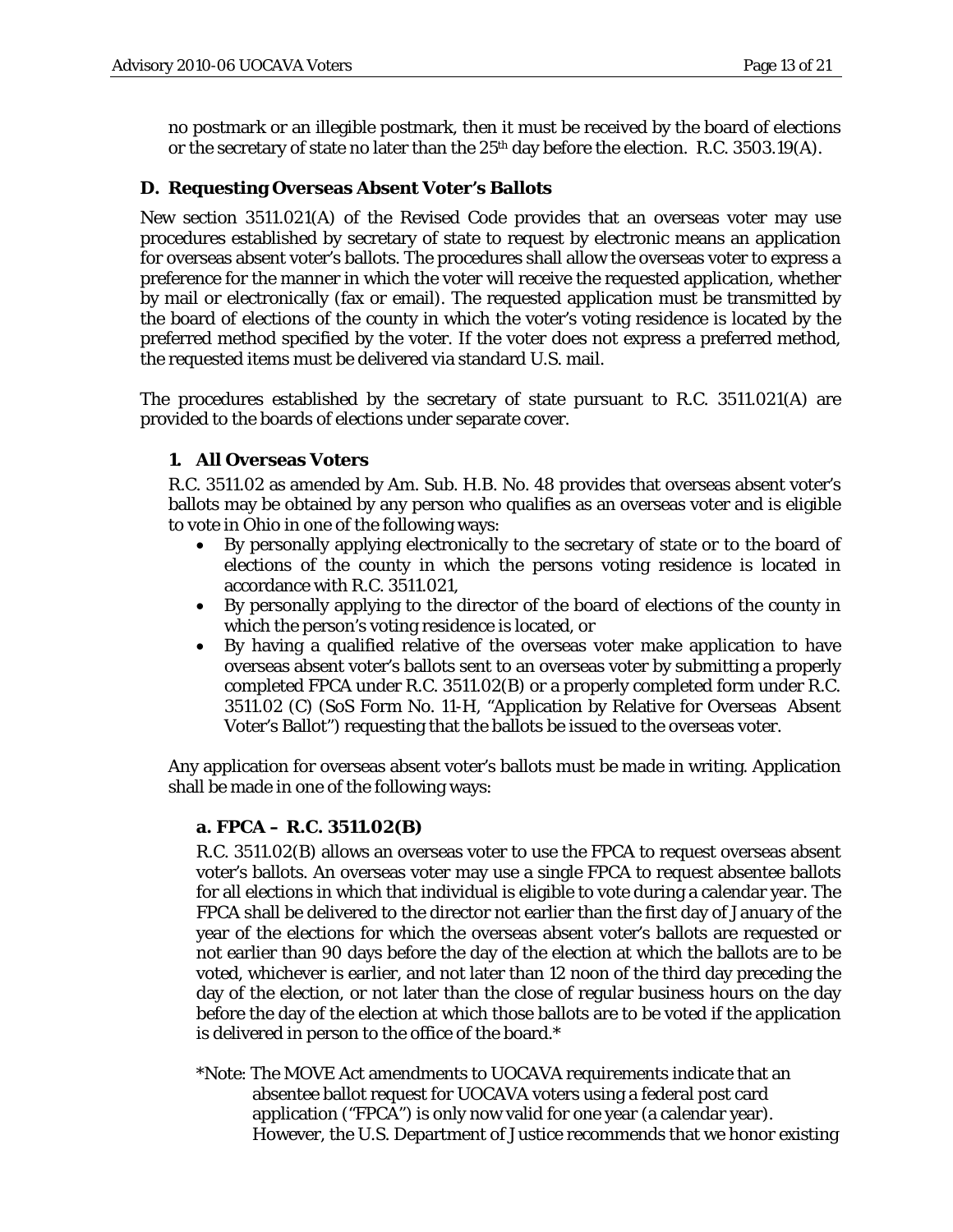FPCAs on file from 2008 and 2009, which, at the time they were submitted, were valid for two federal election cycles (2008 and 2010). Therefore, if a board of elections received an absentee ballot request on an FPCA from a UOCAVA voter in 2008 or 2009 which would have entitled the UOCAVA voter to receive an absentee ballot for two federal election cycles, then that request should also be honored for 2010.

Otherwise, absentee ballot requests from UOCAVA voters using an FPCA received in 2010 are only good for all elections in 2010 (one calendar year).

The overseas voter may transmit the completed and signed FPCA to the secretary of state or to the director of the board of elections of the county in which the voter's qualifying voting residence is located by U.S. Postal Service or other delivery service (such as UPS or FedEx), via fax, or as a file attached to an email.

An overseas voter using the FPCA **does not** have to provide proof of personal identification otherwise required by Ohio law.

If the ballot is to be sent to the overseas voter by mailed or electronic means, the application must be received by the director not later than noon on the third day before the election.

**Note:** An FPCA is valid *only* if used by an absent uniformed services voter or overseas voter in accordance with law. If a board of elections has personal knowledge that an elector who has an FPCA on file with the board no longer qualifies as a UOCAVA voter, the board should consider that FPCA is no longer valid. If the FPCA is not longer valid, the board of elections should notify the elector of his or her precinct polling location in the county.

#### **b. Valid and Sufficient Written Request – R.C. 3511.02(A)**

The overseas voter may submit a written request to the director of the board of elections of county in which the voter's qualifying voting residence is located. The application must be received by the director not later than noon on the third day before the election. The application need not be in any particular form, but it shall contain *all* of the following information as prescribed by R.C. 3511.02(A):

- (1) The elector's name;
- (2) The elector's signature;
- (3) The address at which the elector is registered to vote;
- (4) The elector's date of birth;
- (5) One of the following:
	- (a) The elector's driver's license number;
	- (b) The last four digits of the elector's social security number;
	- (c) A copy of the elector's current and valid photo identification, a copy of a military identification, or a copy of a current utility bill, bank statement, government check, paycheck, or other government document, other than a notice of an election mailed by a board of elections under R.C. 3501.19 or a notice of voter registration mailed by a board of elections under R.C 3503.19, that shows the name and address of the elector.

(6) A statement identifying the election for which absent voter's ballots are requested;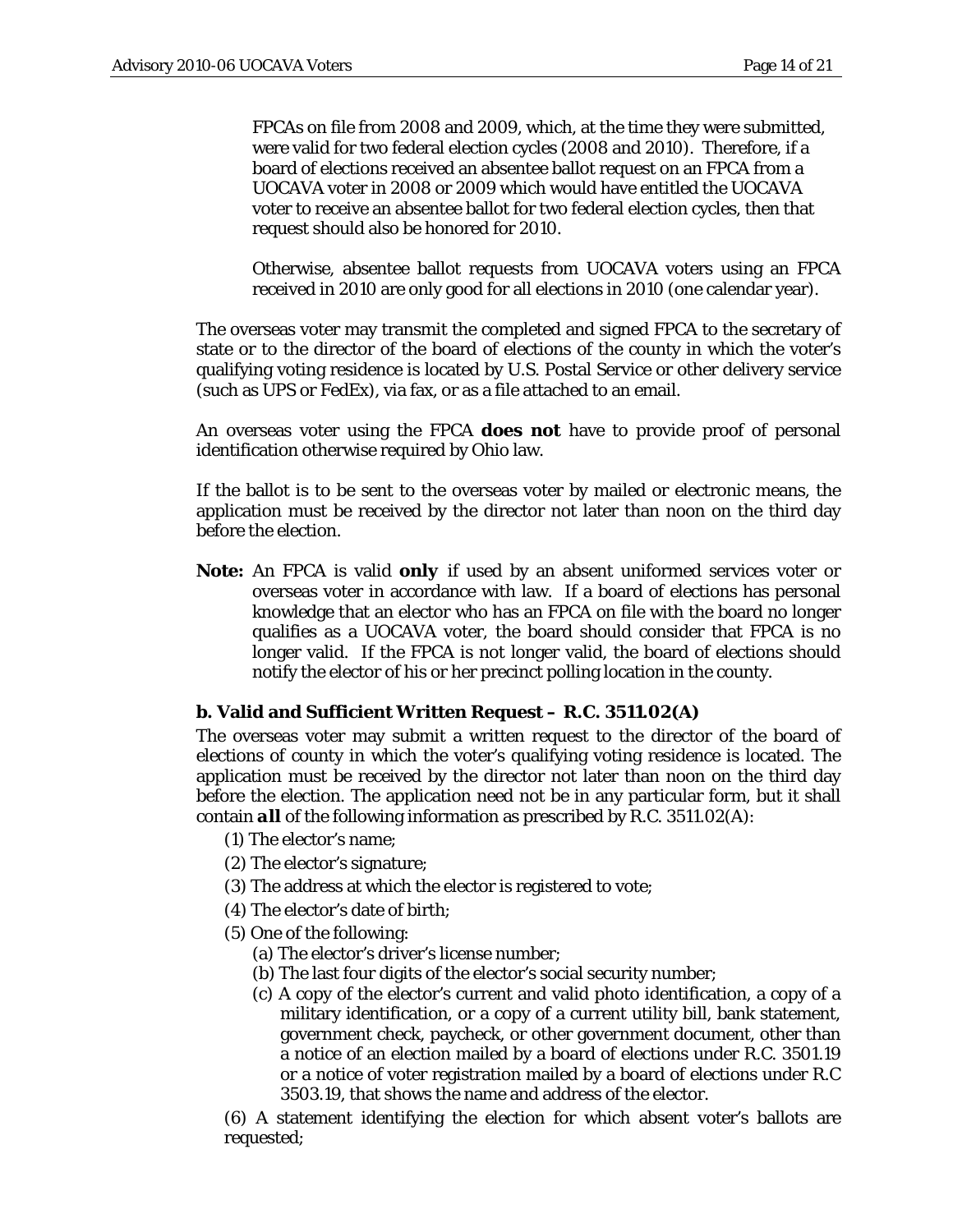(7) A statement that the person requesting the ballots is a qualified elector;

(8) A statement that the elector is an overseas voter as defined in UOCAVA;

(9) A statement of the elector's length of residence in the state immediately before leaving the United States;

(10) If the request is for primary election ballots, the elector's party affiliation;

(11) If the elector desires ballots to be mailed to the elector, the address to which those ballots shall be mailed;

(12) If the elector desires ballots to be sent to the elector by facsimile machine, the telephone number to which they shall be so sent.

Additionally, an absent overseas voter may request that the ballot be transmitted via email, in which case the voter shall provide the board of elections the email address to which the board shall transmit the blank absent voter's ballot.

**c. Application by a Relative of the Overseas Voter – R.C. 3511.02(B), (C)** 

The spouse, father, mother, father-in-law, mother-in-law, grandfather, grandmother, brother or sister of the whole blood or half blood, son, daughter, adopting parent, adopted child, stepparent, stepchild, uncle, aunt, nephew or niece of an overseas voter may use a single FPCA or SoS Form No. 11-H, "Application by Relative for Overseas Absent Voter's Ballot" to apply for overseas absent voter's ballot for elections held during a calendar year. The overseas voter's relative must deliver, either in person or by U.S. Mail, the completed form, sworn to and signed by the relative, to the director of the board of elections of the county in which the absent overseas voter's qualifying voting address is located.

#### **2. Overseas Voters currently maintains a qualifying Ohio voting address**

In addition to applying for overseas absent voter's ballots using the FPCA or a written application that satisfies the requirements of R.C. 3511.02(A), an overseas voter who maintains a qualifying Ohio voting address as defined in R.C. 3503.02, may personally apply for overseas absent voter's ballots using the application prescribed by the secretary of state, SoS Form 11-A, "Application for Overseas Absent Voter's Ballot."

The overseas voter may submit a properly completed SoS Form 11-A to the director of the board of elections of the county in which the voter's qualifying voting residence is located. The application must be received by the director not later than noon on the third day before the election.

### **E. When to Apply for Overseas Absent Voter's Ballots**

Overseas absent voter's ballots may be requested no earlier than January 1 of the year in which the election is held, or 90 days before the election – whichever is earlier – and, if the ballot is to be mailed to the overseas voter, not later than noon on the Saturday immediately prior to the election.

#### **F. Incomplete Applications**

If a board of elections receives a request for overseas absent voter's ballots that does not contain all of the required information, the board shall promptly notify the overseas voter of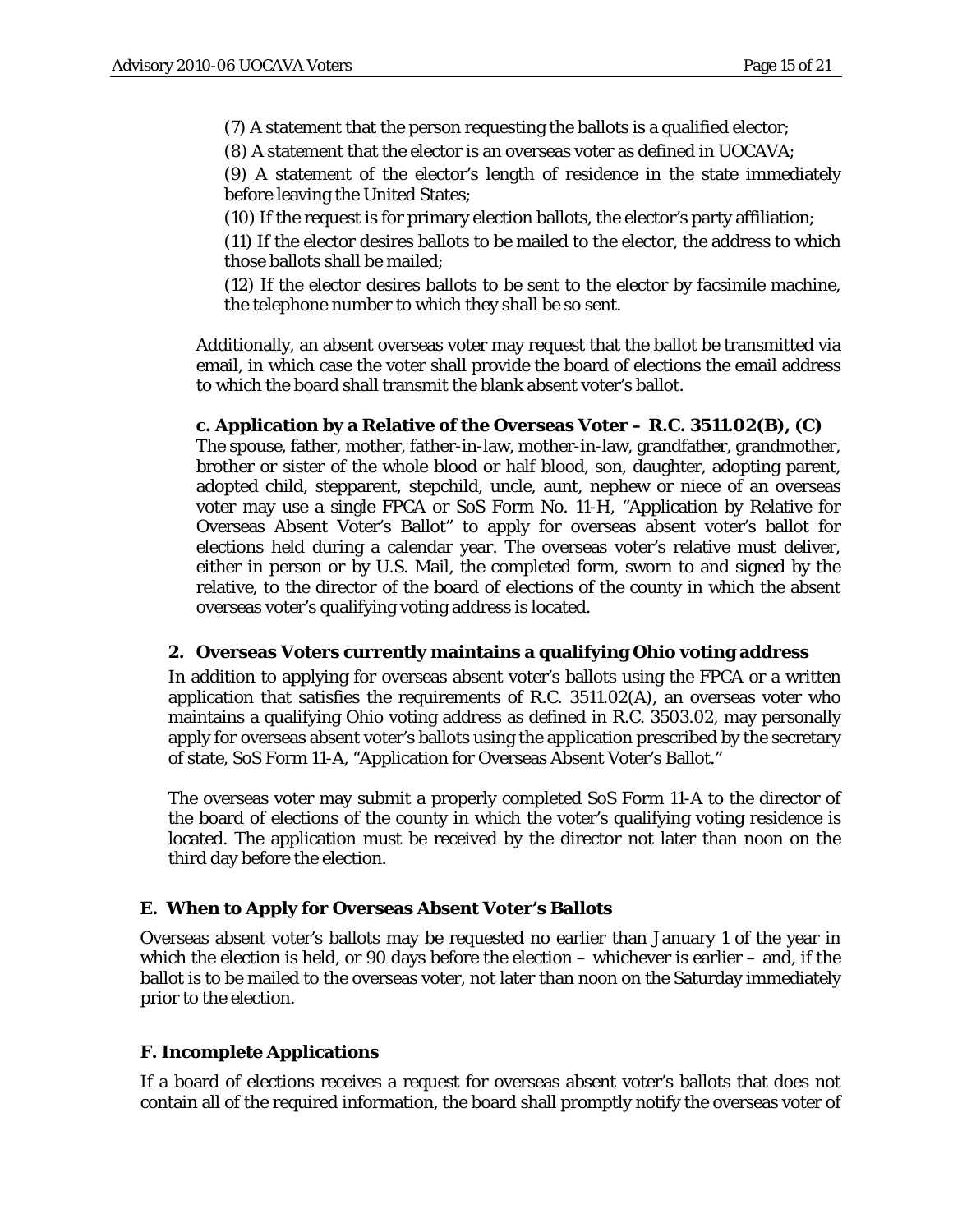the additional information required to be provided by the applicant to complete the application. R.C. 3511.04(A).

Additionally, the provisions of recently enacted R.C. 3511.021(B) provide for the secretary of state, in coordination with the boards of elections, to establish a free access system (the Central Ballot Tracking System, also known as "CBTS") by which an overseas citizen may determine whether the voter's request for the overseas absent voter's ballot was received and processed. The procedures established by the secretary of state pursuant to R.C. 3511.021(A) are provided to the boards of elections under separate cover.

## **G. Determining Type of Ballot to be Sent to Overseas Citizen**s

One of the determinations a board of elections must make **before** issuing an absentee ballot to an overseas voter is whether that person is eligible to vote a "full" ballot (federal, state, and local candidates and issues) or only a federal ballot (only candidates for president, vice-president and U.S. Congress, and not any issues or questions). That decision is determined by the individual overseas voter's residency status:

#### **1. Overseas voter currently maintains a qualifying Ohio voting address – "full ballot" eligibility:**

An overseas voter who maintains a qualifying Ohio voting address as defined in R.C. 3503.02 may be eligible to vote a "full" ballot.

#### **a. Requirements**

All overseas voters are eligible to vote in federal elections. To be eligible to vote in state and local elections, as well as federal elections, an overseas voter must qualify as an Ohio elector. To be a qualified elector, the individual must, among other things, be registered to vote at a qualifying Ohio voting residence by the  $30<sup>th</sup>$  day before the election. A person's voting residence is defined in R.C. 3503.02 as the place in which a person's habitation is fixed and to which, whenever absent, the person has the intention of returning. As discussed below, election officials may use a questionnaire to determine voter eligibility for state and local elections.

If an overseas voter who has lived outside Ohio for **less than four years** responds to the **questionnaire**, SoS Form No. 12-L, "Questionnaire for Overseas Absent Voter," sent by a board of elections that he or she intends to return to his or her qualifying Ohio voting residence, then the overseas citizen is eligible to vote a "full" ballot and should be provided with a regular absentee ballot.

#### **b. Federal and State Government Employees**

U.S. citizens living overseas due to employment with federal or state government do not lose the right to vote in state and local elections in Ohio as the result of leaving their Ohio county of residence and should receive a "full" ballot. R.C. 3503.02(G).

#### **2. Overseas voter does not have a qualifying Ohio voting address, does not intend to return to Ohio, or has lived outside Ohio for four years or more – only "federal ballot" eligibility:**

a. **No qualifying Ohio address:** An overseas voter who does not have a qualifying Ohio voting address as defined in R.C. 3503.02 is eligible to vote only a federal ballot. The board of elections must determine the Ohio precinct in which the overseas voter resided immediately before leaving the United States to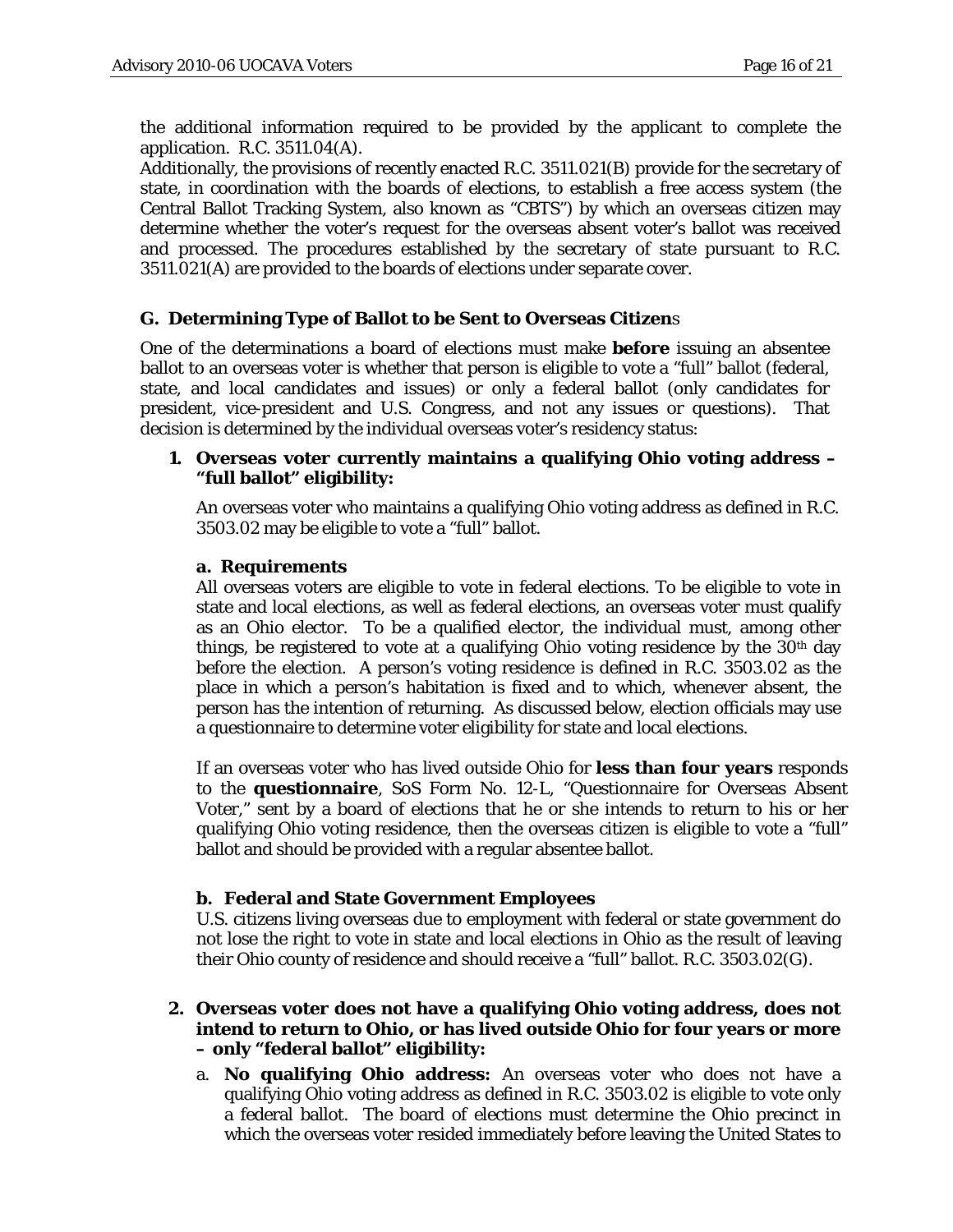live in another country in order to determine which federal candidates should appear on the overseas voter's federal ballot. If the overseas voter cannot remember the exact street address at which the person lived, the board of elections should inquire regarding cross streets, geographic markers, former neighbors, or other means of identifying the correct precinct for the overseas voter.

- b. **Based on questionnaire responses:** If the overseas voter indicates, in response to the questionnaire, SoS Form No. 12-L, "Questionnaire for Overseas Absent Voter," sent by the board of elections, that the overseas voter has no intention to return to Ohio, the overseas voter is ineligible to vote a "full" ballot and should be provided only a federal ballot.
- c. **Length of time overseas:** If the overseas voter has resided outside Ohio continuously for a period of four or more years (and is not living overseas due to employment with the federal or state government), then the overseas voter is ineligible to vote a "full" ballot and should be provided only a federal ballot.
- d. **Voting another state's ballot before leaving Ohio for overseas:** If an overseas voter has voted in a state other than Ohio subsequent to leaving Ohio, the person is considered to have lost his or her Ohio residency and should therefore not receive any ballot from Ohio. R.C. 3503.02(H).
- **3. Qualifying Ohio voting address for an overseas voter, or eligibility to vote in Ohio as an overseas voter, cannot be determined**

If an absentee ballot application received from or on behalf of an overseas voter is proper on its face, the board of elections must issue the appropriate ballot – "full" or federal – to the overseas voter at the address provided by the overseas voter.

If the board is unsure which ballot – "full" or federal – the overseas voter is eligible to vote, or if the board is uncertain that the person is eligible to vote as an overseas voter in Ohio, the board should promptly send (by a method such as by email if the applicant provided an email address) to the person the questionnaire, SoS Form No. 12-L, "Questionnaire for Overseas Absent Voter," and request a response before sending the overseas voter an absentee ballot.

However, if there is not sufficient time for the board to send the questionnaire and to receive a response to the questionnaire **before the deadline for an absentee ballot request** from an overseas voter, then the board should include the questionnaire, SoS Form No. 12-L, "Questionnaire for Overseas Absent Voter," with the absentee ballot, advising that the questionnaire must be completed and returned with the voted absentee ballot, and that failure to return the completed questionnaire may prevent the board from counting the ballot.

The board should note which absentee ballot (full or federal) was sent with the questionnaire. If the questionnaire is not returned, but a full ballot was returned by the overseas voter, the board should count in its tabulation of votes only those votes for federal offices.

**Note:** *NEVER* send a questionnaire to an absent uniformed services voter.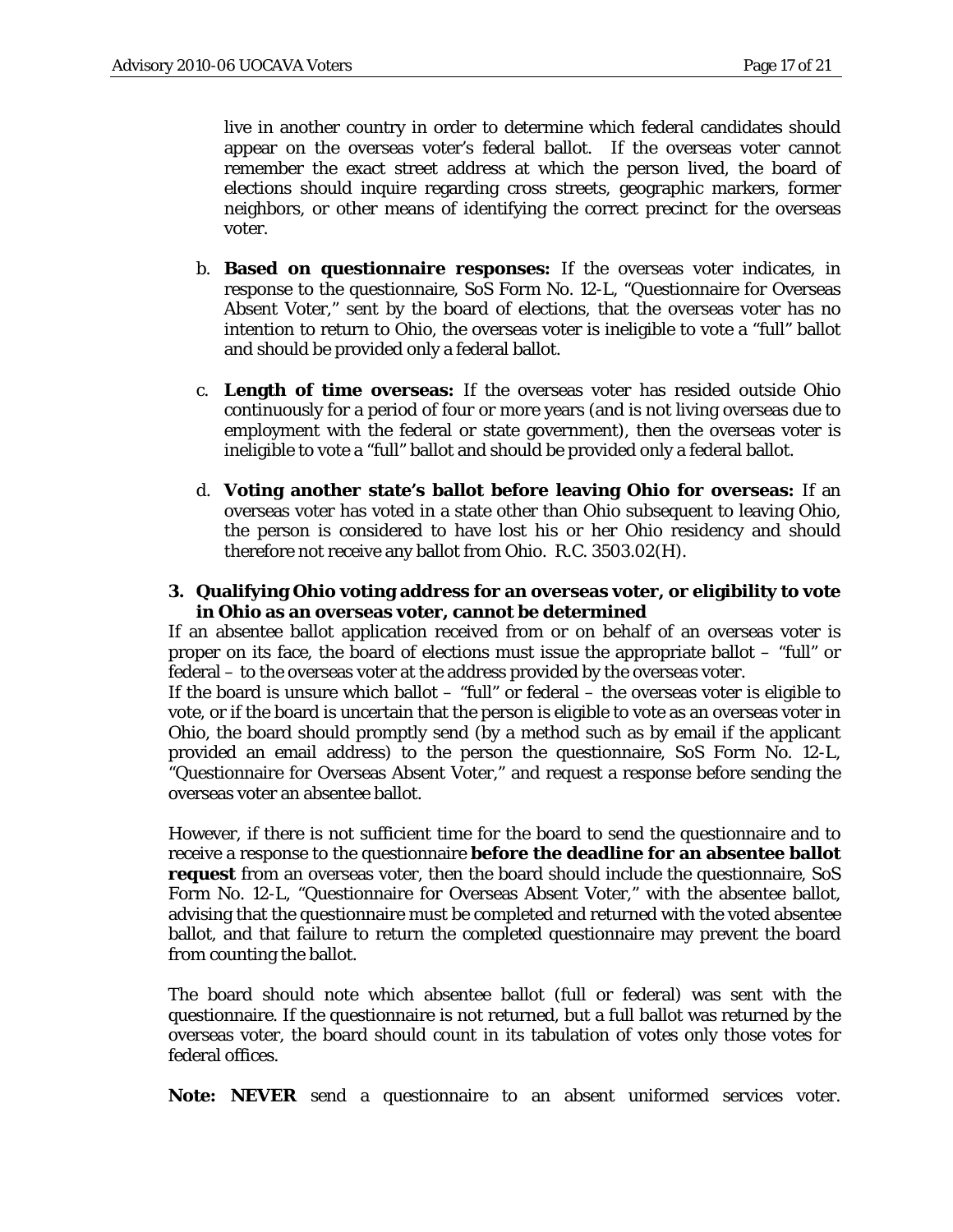## **H. Transmitting Blank Ballot to Overseas Voters**

A board of elections may transmit overseas absent voter's ballots (and questionnaire, if necessary) to the overseas voter one of three ways:

- 1. In person;
- 2. By first class U.S. Postal Service, or
- 3. By electronic means (i.e., fax or email), if requested by the voter.

The statutory procedures for transmitting blank ballots to overseas voters by U.S. Mail and electronic means are set forth in R.C. 3511.021(A)(2), 3511.05 and 3511.06.

In accordance with R.C. 3511.08, each board of elections shall keep a record of the name and address of each person to whom the board issues overseas absent voter's ballots, the kinds of ballots so issued, and the name and address of the person who applied for the ballots.

R.C. 3511.08 provides further that, after a board issues the requested overseas absent voter's ballots, the board shall not issue additional ballots of the same kind to the voter pursuant to a subsequent request *unless* (i) the subsequent request contains the statement that an earlier request had been sent to the board more than 30 days before the election and that the overseas absent voter's ballots requested had not been received by the voter by the 15<sup>th</sup> day before the election, and (ii) the board has not received an identification envelope purporting to contain marked overseas absent voter's ballots from the voter.

### **I. Return of Voted Overseas Absent Voter's Ballots**

### **1. In person, by U.S. Postal Service or by other delivery service (e.g., UPS, FedEx)**

Absentee ballots voted by overseas voters must be returned to the appropriate board of elections office in person, by U.S. Postal Service or by other delivery service (such as UPS or FedEx). Voted absentee ballots cannot be returned electronically (e.g., via fax, email or other form of electronic transmission). Moreover, Ohio law expressly provides that a board of elections shall not accept, process or count any ballot that is returned by electronic means. R.C 3511.021(A)(4).

#### **2. Deadlines**

To be included in the official canvass, otherwise valid overseas absent voter's ballots must be received by the board of elections that issued the ballots (i.e., the board of the county in which the overseas voter's qualifying voting residence is located) by the applicable deadline:

#### • **Returned in person from any source**:

Must be received at the board of elections office no later than 7:30 p.m. on Election Day.

- **Returned by delivery service other than the U.S. Postal Service**: Must be received at the board of elections office no later than 7:30 p.m. on Election Day.
- **Returned via the U.S. Postal Service**:

Any return envelope containing an overseas absent voter's ballot that is delivered to the appropriate board of elections office no later than 7:30 p.m. on Election Day, regardless of whether the return envelope is postmarked.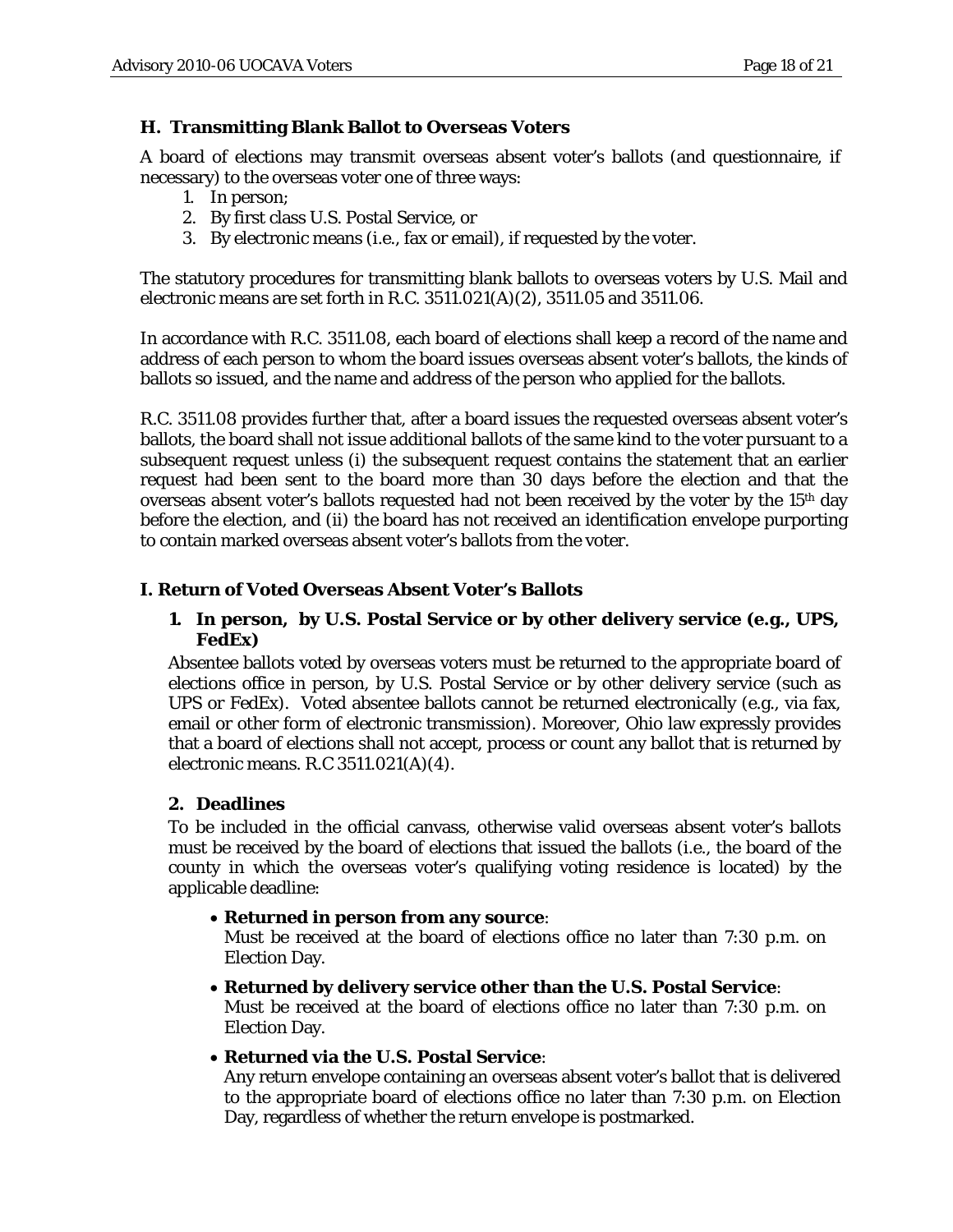A return envelope that indicates that the voter will be outside the United States on Election Day is not required to be postmarked in order for the overseas absent voter's ballot contained in it to be valid. An otherwise valid overseas absent voter's ballot that is received after the close of the polls on Election Day through the tenth day after the election, and is delivered in a return envelope that indicates that the voter will be outside the United States on election day, shall be counted in the manner provided in R.C. 3509.06(C) and (D). R.C. 3511.11(C).

#### **3. Overseas Absent Voter's Ballots Not to be Counted**

**A board of elections shall not count an overseas absent voter's ballots for the reasons listed in R.C. 3511.11(E). The board shall preserve any uncounted ballots in their identification envelopes, unopened, until the time the ballots may be destroyed in accordance with R.C. 3505.31.** 

#### **4. Sealing an ID Envelope Containing Marked Overseas Absent Voter's Ballot**

Upon receiving a return envelope containing an overseas absent voter's ballot by the  $10<sup>th</sup>$ day after the election, the director shall open the return envelope but shall not open the identification envelope contained therein.

- If, upon opening the return envelope, the director finds ballots in it that are not sealed in the identification envelope, the director – without looking at the markings on the ballots – and shall promptly place them in the identification envelope and seal it.
- If, upon opening the return envelope, the director finds that ballots are enclosed in the identification envelope, but that it is not properly sealed, the director  $$ without looking at the markings on the ballots – shall promptly seal the identification envelope. R.C. 3511.11(A).

#### **J. Processing Voted Absentee Ballots When SOS Form No. 12-L, "Questionnaire for Overseas Absent Voter," is Returned with Voted "Full" Ballot**

- 1. If an overseas voter answers on the questionnaire (SoS Form No. 12-L) that he or she:
	- is a U.S. citizen,
	- is a resident of the Ohio county,
	- has lived continuously outside Ohio for a period of less than four years, and
	- intends to return to the qualifying Ohio voting residence,

the vote(s) cast on the "full" ballot for federal, state, and local candidates and issue should be counted.

- 2. If the overseas voter indicates that he or she is a U.S. citizen and was a resident of the county before leaving the country but that the voter has lived outside Ohio for four years or more OR the voter does not intend to return to the county, the voter's ballot must be remade using the procedures listed in Directive 2008-69 (Remake of Optical Scan Ballots) and only the vote(s) cast for federal candidates should be transferred onto the remade ballot.
- 3. If the applicant does not return the completed questionnaire (SoS Form 12-L) but has returned the "full" ballot that was voted, the voter's ballot must be remade using the procedures listed in Directive 2008-69 (Remake of Optical Scan Ballots) and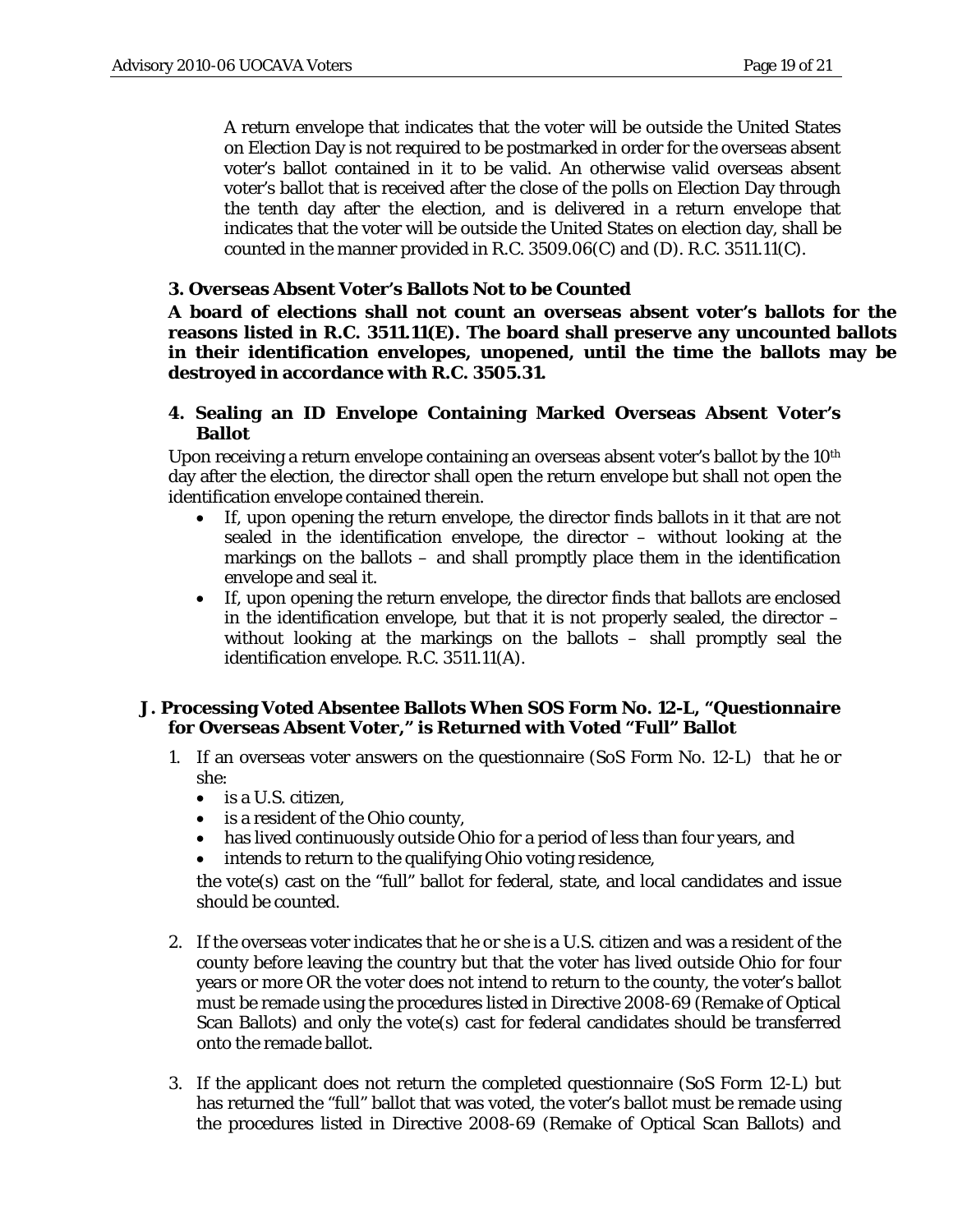only the vote(s) cast for federal candidates should be transferred onto the remade ballot.

4. If the overseas voter is not a U.S. citizen or has never been a resident of the county, the ballot **should not be counted**.

## **IV. Federal Write-in Absentee Ballot (***FWAB***) -** *General Election Only*

#### **A. Generally**

Federal law provides for an official Federal Write-in Absentee Ballot (Standard Form 186 [Oct. 95] – the "FWAB"), which may be used by eligible uniformed services and overseas voters who timely requested, but have not yet received, a regular absentee ballot for a federal general election.

Am. Sub. H.B. No. 48 enacted a new section of law, R.C. 3511.14, which provides that "a board of elections shall accept and process federal write-in ballots for all elections as required under [UOCAVA]." Under UOCAVA, the FWAB is only required for federal general elections. Consequently, the FWAB may be used in Ohio only to vote for federal offices in a general election; it cannot be used to vote in a federal primary election or in any state or local election.

*The FWAB is an actual ballot, not an application for an absentee ballot*. Only properly registered voters residing outside the U.S. whose regular absentee ballot requests were received by the appropriate boards of elections at least 30 days before the election may use the FWAB.

Generally, there are two situations in which an eligible overseas voter will use an FWAB:

- 1. The voter will be unreachable during the regular absentee voting period.
	- *Example*: The board of elections receives in January an FPCA absentee ballot request from a voter who is a U.S. Navy submariner. The FPCA requests absentee ballots for all elections held in the voter's precinct during that calendar year. However, the voter will be on submarine duty from mid-September to mid-December that year. Consequently, the voter will be incommunicado when the absentee ballots for the general election are ready. Before leaving for sea duty, the voter may use the FWAB to vote for federal offices to be elected at the general election only.
- 2. The voter has not yet received his regular absentee ballot and is concerned that the ballot may come too late to be voted and returned in time to be counted in the election.
	- *Example:* The board of elections receives the absentee ballot application of a U.S. citizen living abroad at least 30 days before the general election. Two weeks before the election, the voter still has not received an absentee ballot. This overseas voter is able to vote for federal offices using the FWAB.

If, after mailing the voted FWAB to the board of elections, the voter receives the regular absentee ballot, the voter still may vote and return the regular absentee ballot. If the board receives both the FWAB and the regular absentee ballot by the 10th day after the general election, the regular absentee ballot will be counted instead of the FWAB.